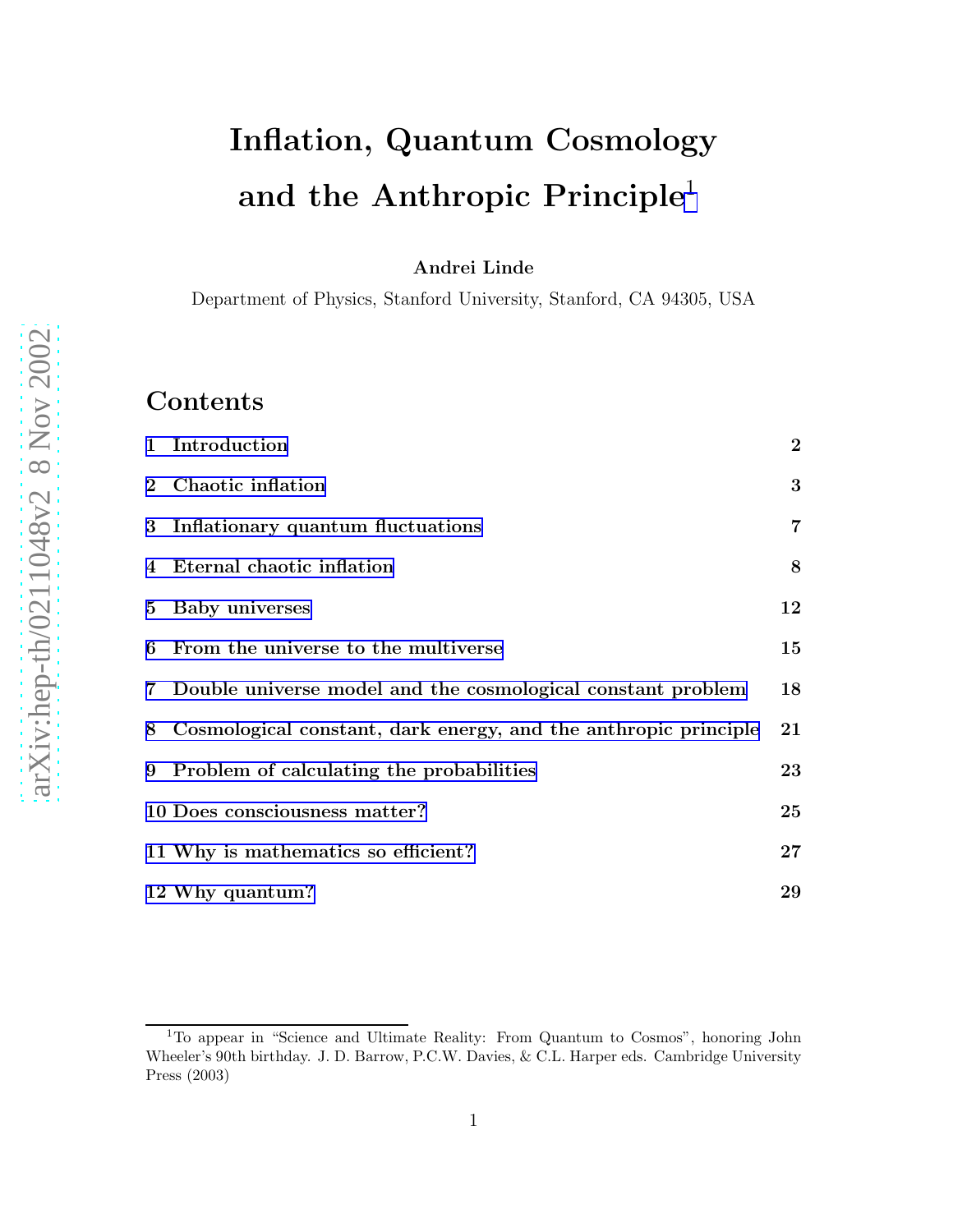### <span id="page-1-0"></span>1 Introduction

One of the main desires of physicists is to construct a theory that unambiguously predicts the observed values for all parameters of all elementary particles. It is very tempting to believe that the correct theory describing our world should be both beautiful and unique.

However, most of the parameters of elementary particles look more like a collection of random numbers than a unique manifestation of some hidden harmony of Nature. For example, the mass of the electron is 3 orders of magnitude smaller than the mass of the proton, which is 2 orders of magnitude smaller than the mass of the W-boson, which is 17 orders of magnitude smaller than the Planck mass  $M_p$ . Meanwhile, it was pointed out long ago that a minor change (by a factor of two or three) in the mass of the electron, the fine-structure constant  $\alpha_e$ , the stronginteraction constant  $\alpha_s$ , or the gravitational constant  $G = M_p^{-2}$  would lead to a universe in which life as we know it could never have arisen. Adding or subtracting even a single spatial dimension of the same type as the usual three dimensions would make planetary systems impossible. Indeed, in space-time with dimensionality  $d > 4$ , gravitational forces between distant bodies fall off faster than  $r^{-2}$ , and in space-time with  $d < 4$ , the general theory of relativity tells us that such forces are absent altogether. This rules out the existence of stable planetary systems for  $d \neq 4$ . Furthermore, in order for life as we know it to exist, it is necessary that the universe be sufficiently large, flat, homogeneous, and isotropic. These facts, as well as a number of other observations, lie at the foundation of the so-called anthropic principle (Barrow and Tipler, 1986; Rozental, 1988; Rees, 2000) According to this principle, we observe the universe to be as it is because only in such a universe could observers like ourselves exist.

Until very recently, many scientists were ashamed of using the anthropic principle in their research. A typical attitude was expressed in the book "The Early Universe" by Kolb and Turner: "It is unclear to one of the authors how a concept as lame as the "anthropic idea" was ever elevated to the status of a principle" (Kolb, 1990).

This critical attitude is quite healthy. It is much better to find a simple physical resolution of the problem rather that speculate that we can live only in the universes where the problem does not exist. There is always a risk that the anthropic principle does not cure the problem, but acts like a painkiller.

On the other hand, this principle can help us to understand that some of the most complicated and fundamental problems may become nearly trivial if one looks at them from a different perspective. Instead of denying the anthropic principle or uncritically embracing it, one should take a more patient approach and check whether it is really helpful or not in each particular case.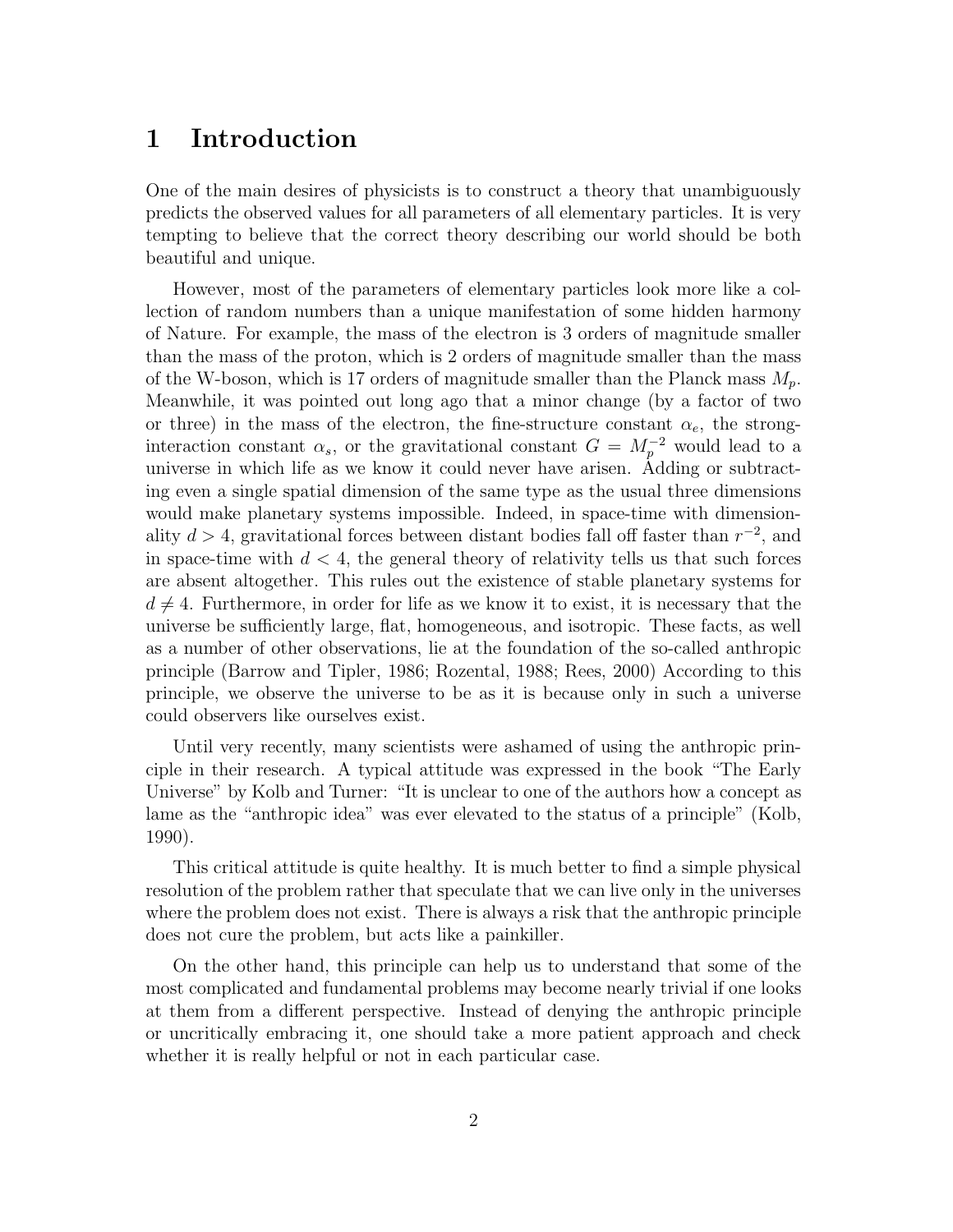<span id="page-2-0"></span>There are two main versions of this principle: the weak anthropic principle and the strong one. The weak anthropic principle simply says that if the universe consists of different parts with different properties, we will live only in those parts where our life is possible. This could seem rather trivial, but one may wonder whether these different parts of the universe are really available. If it is not so, any discussion of altering the mass of the electron, the fine structure constant, and so forth is perfectly meaningless.

The strong anthropic principle says that the universe must be created in such a way as to make our existence possible. At first glance, this principle must be faulty, because mankind, having appeared  $10^{10}$  years after the basic features of our universe were laid down, could in no way influence either the structure of the universe or the properties of the elementary particles within it.

Scientists often associated the anthropic principle with the idea that the universe was created many times until the final success. It was not clear who did it and why was it necessary to make the universe suitable for our existence. Moreover, it would be much simpler to create proper conditions for our existence in a small vicinity of a solar system rather than in the whole universe. Why would one need to work so hard?

Fortunately, most of the problems associated with the anthropic principle were resolved (Linde, 1983a,1984b,1986a) soon after the invention of inflationary cosmology. Therefore we will remember here the basic principles of inflationary theory.

#### 2 Chaotic inflation

Inflationary theory was formulated in many different ways, starting with the models based on quantum gravity (Starobinsky, 1980) and on the theory of high temperature phase transitions with supercooling and exponential expansion in the false vacuum state (Guth, 1981; Linde, 1982a; Albrecht and Steinhardt, 1982). However, with the introduction of the chaotic inflation scenario (Linde, 1983b) it was realized that the basic principles of inflation actually are very simple, and no thermal equilibrium, supercooling, and expansion in the false vacuum is required.

To explain the main idea of chaotic inflation, let us consider the simplest model of a scalar field  $\phi$  with a mass m and with the potential energy density  $V(\phi) = \frac{m^2}{2} \phi^2$ , see Fig. 1. Since this function has a minimum at  $\phi = 0$ , one may expect that the scalar field  $\phi$  should oscillate near this minimum. This is indeed the case if the universe does not expand. However, one can show that in a rapidly expanding universe the scalar field moves down very slowly, as a ball in a viscous liquid, viscosity being proportional to the speed of expansion.

There are two equations which describe evolution of a homogeneous scalar field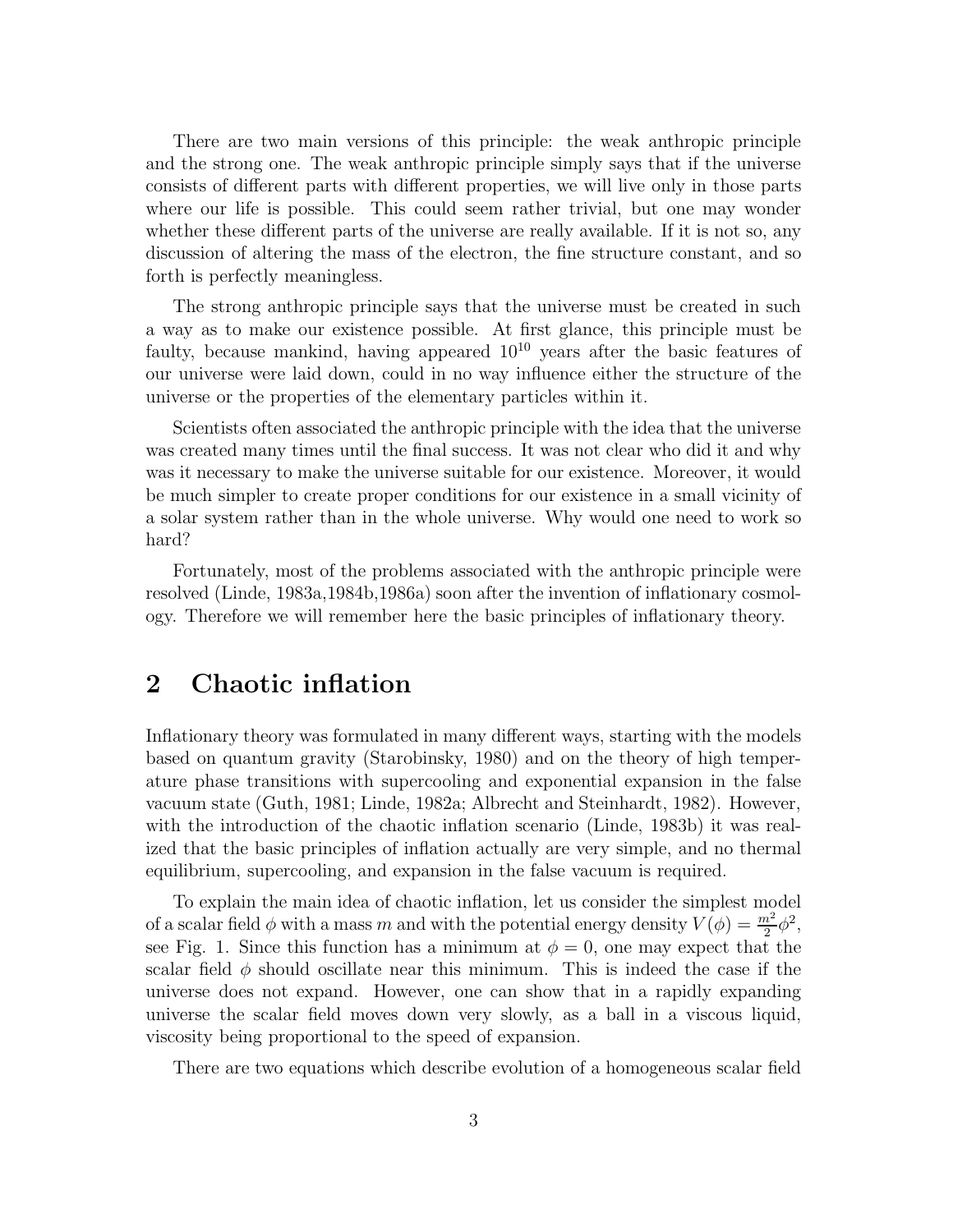<span id="page-3-0"></span>in our model, the field equation

$$
\ddot{\phi} + 3H\dot{\phi} = -m^2\phi \tag{1}
$$

and the Einstein equation

$$
H^{2} + \frac{k}{a^{2}} = \frac{8\pi}{3M_{p}^{2}} \left(\frac{1}{2}\dot{\phi}^{2} + V(\phi)\right) .
$$
 (2)

Here  $H = \dot{a}/a$  is the Hubble parameter in the universe with a scale factor  $a(t)$  (the size of the universe),  $k = -1, 0, 1$  for an open, flat or closed universe respectively,  $M_p$  is the Planck mass,  $M_p^{-2} = G$ , where G is the gravitational constant. The first equation becomes similar to the equation of motion for a harmonic oscillator, where instead of  $x(t)$  we have  $\phi(t)$ . The term  $3H\dot{\phi}$  is similar to the term describing friction in the equation for a harmonic oscillator.

If the scalar field  $\phi$  initially was large, the Hubble parameter H was large too, according to the second equation. This means that the friction term was very large, and therefore the scalar field was moving very slowly, as a ball in a viscous liquid. Therefore at this stage the energy density of the scalar field, unlike the density of ordinary matter, remained almost constant, and expansion of the universe continued with a much greater speed than in the old cosmological theory. Due to the rapid growth of the scale of the universe and a slow motion of the field  $\phi$ , soon after the beginning of this regime one has  $\ddot{\phi} \ll 3H\dot{\phi}$ ,  $H^2 \gg \frac{k}{a^2}$ ,  $\dot{\phi}^2 \ll m^2\phi^2$ , so the system of equations can be simplified:

$$
3\frac{\dot{a}}{a}\dot{\phi} = -m^2\phi \tag{3}
$$

$$
H = \frac{\dot{a}}{a} = \frac{2m\phi}{M_p} \sqrt{\frac{\pi}{3}} \tag{4}
$$

The last equation shows that the size of the universe  $a(t)$  in this regime grows approximately as  $e^{Ht}$ , where  $H = \frac{2m\phi}{M}$  $\frac{2m\phi}{M_{\mathcal{P}}} \, \sqrt{\frac{\pi}{3}}$  .

This stage of exponentially rapid expansion of the universe is called inflation. In realistic versions of inflationary theory its duration could be as short as  $10^{-35}$  seconds. When the field  $\phi$  becomes sufficiently small, viscosity becomes small, inflation ends, and the scalar field  $\phi$  begins to oscillate near the minimum of  $V(\phi)$ . As any rapidly oscillating classical field, it looses its energy by creating pairs of elementary particles. These particles interact with each other and come to a state of thermal equilibrium with some temperature  $T$ . From this time on, the corresponding part of the universe can be described by the standard hot universe theory.

The main difference between inflationary theory and the old cosmology becomes clear when one calculates the size of a typical inflationary domain at the end of inflation. Investigation of this issue shows that even if the initial size of inflationary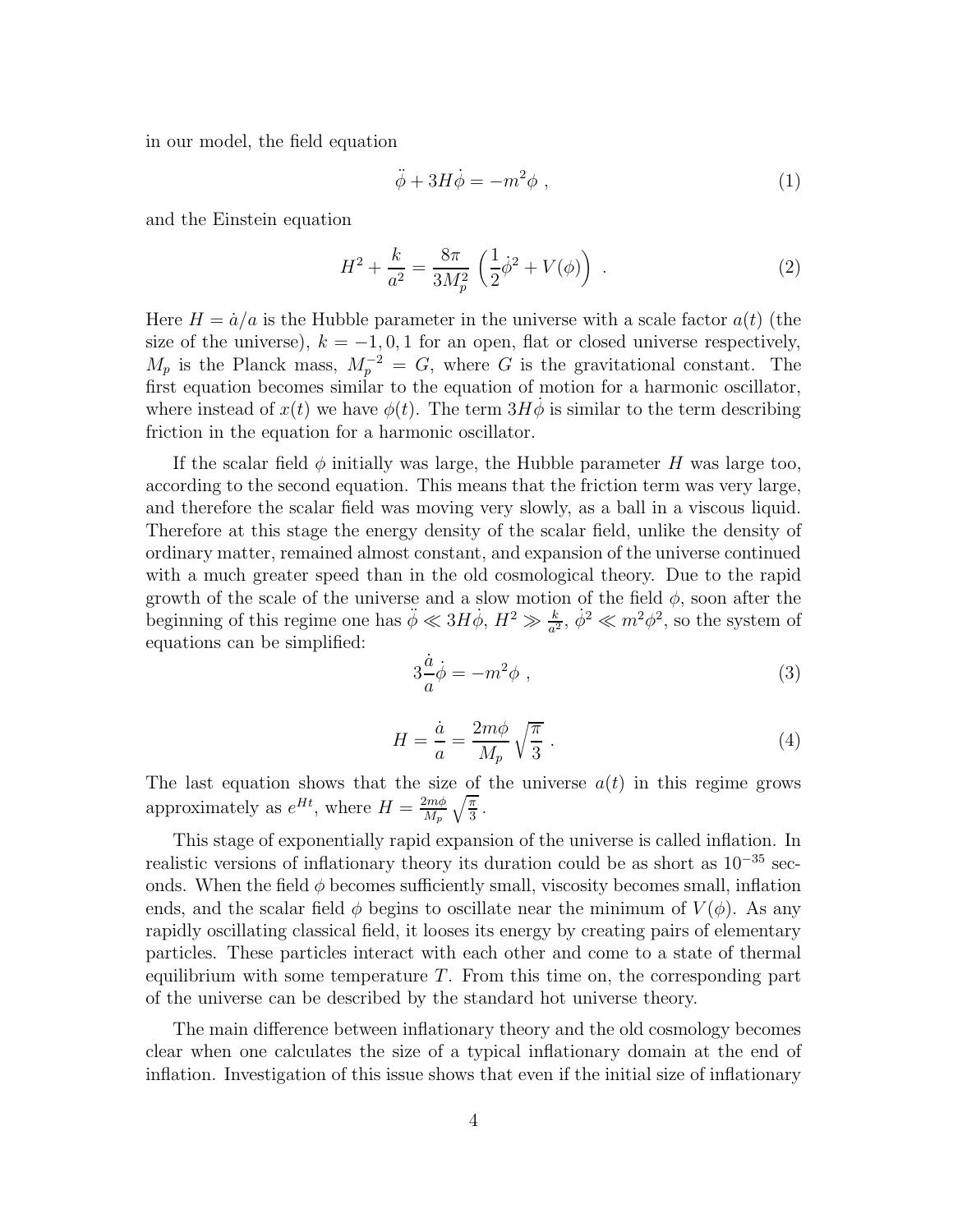

Figure 1: Motion of the scalar field in the theory with  $V(\phi) = \frac{m^2}{2}\phi^2$ . Several different regimes are possible, depending on the value of the field  $\phi$ . If the potential energy density of the field is greater than the Planck density  $\rho \sim M_p^4 \sim 10^{94}$  g/cm<sup>3</sup>, quantum fluctuations of space-time are so strong that one cannot describe it in usual terms. Such a state is called space-time foam. At a somewhat smaller energy density (region A:  $m M_p^3 < V(\phi) < M_p^4$ ) quantum fluctuations of space-time are small, but quantum fluctuations of the scalar field  $\phi$  may be large. Jumps of the scalar field due to quantum fluctuations lead to a process of eternal self-reproduction of inflationary universe which we are going to discuss later. At even smaller values of  $V(\phi)$  (region B:  $m^2 M_p^2 < V(\phi) < m M_p^3$ ) fluctuations of the field  $\phi$  are small; it slowly moves down as a ball in a viscous liquid. Inflation occurs both in the region A and region B. Finally, near the minimum of  $V(\phi)$  (region C) the scalar field rapidly oscillates, creates pairs of elementary particles, and the universe becomes hot.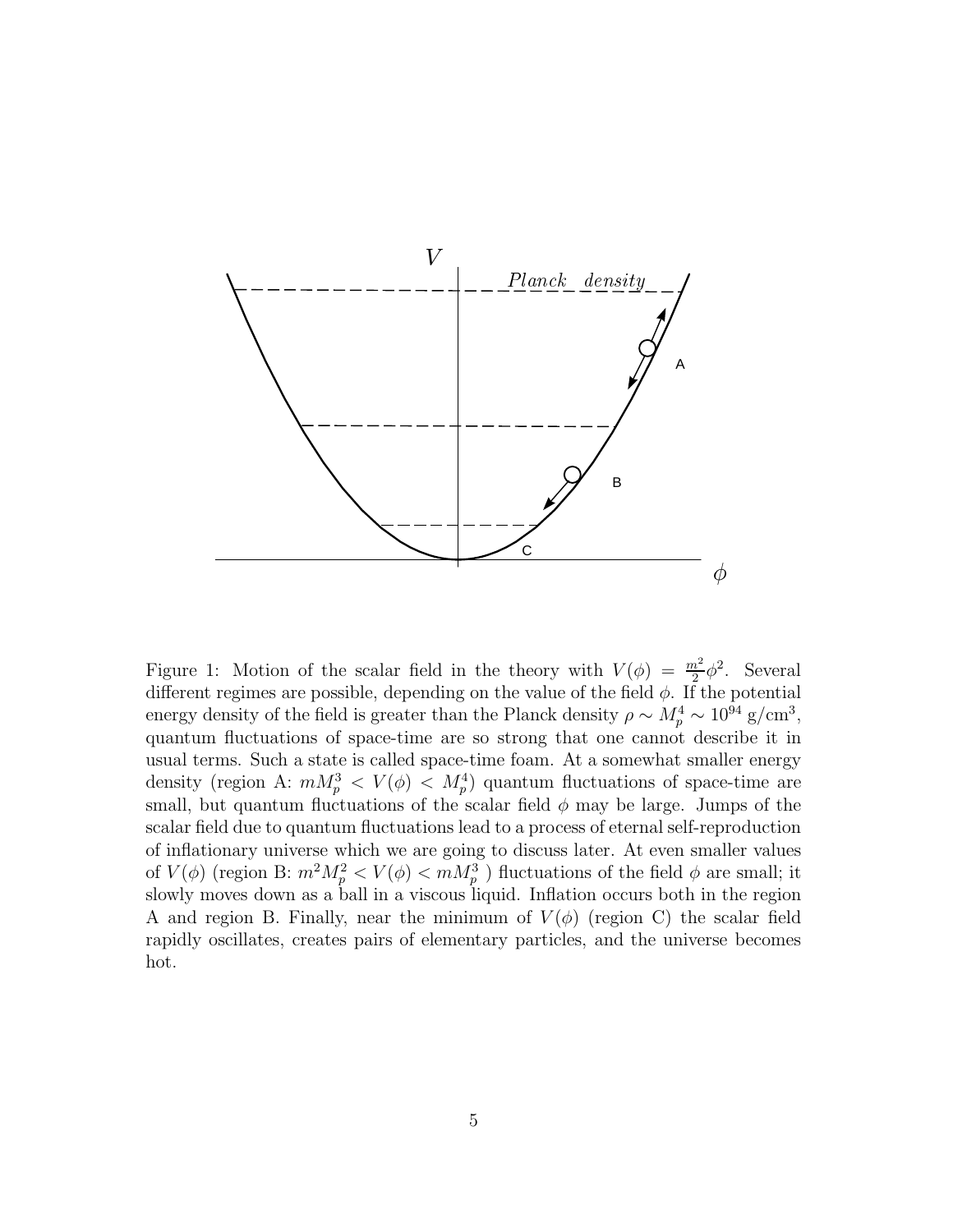universe was as small as the Plank size  $l_P \sim 10^{-33}$  cm, after  $10^{-35}$  seconds of inflation the universe acquires a huge size of  $l \sim 10^{10^{12}}$  cm. This makes our universe almost exactly flat and homogeneous on large scale because all inhomogeneities were stretched by a factor of  $10^{10^{12}}$ .

This number is model-dependent, but in all realistic models the size of the universe after inflation appears to be many orders of magnitude greater than the size of the part of the universe which we can see now,  $l \sim 10^{28}$  cm. This immediately solves most of the problems of the old cosmological theory (Linde, 1990a).

Consider a universe which initially consisted of many domains with chaotically distributed scalar field  $\phi$  (or if one considers different universes with different values of the field). Those domains where the scalar field was too small never inflated, so they do not contribute much to the total volume of the universe. The main contribution to the total volume of the universe will be given by those domains which originally contained large scalar field  $\phi$ . Inflation of such domains creates huge homogeneous islands out of the initial chaos, each homogeneous domain being much greater than the size of the observable part of the universe. That is why I called this scenario 'chaotic inflation'.

There is a big difference between this scenario and the old idea that the whole universe was created at the same moment of time (Big Bang), in a nearly uniform state with indefinitely large temperature. In the new theory, the condition of uniformity and thermal equilibrium is no longer required. Each part of the universe could have a singular beginning (see (Borde *et al*, 2001) for a recent discussion of this issue). However, in the context of chaotic inflation, this does not mean that the universe as a whole had a single beginning. Different parts of the universe could come to existence at different moments of time, and then grow up to the size much greater than the total size of the universe. The existence of initial singularity (or singularities) does not imply that the whole universe was created simultaneously in a single Big Bang explosion. In other words, we cannot tell anymore that the whole universe was born at some time  $t = 0$  before which it did not exist. This conclusion is valid for all versions of chaotic inflation, even if one does not take into account the process of self-reproduction of the universe discussed in Section [4](#page-7-0).

The possibility that our homogeneous part of the universe emerged from the chaotic state initial state has important implications for the anthropic principle. Until now we have considered the simplest inflationary model with only one scalar field. Realistic models of elementary particles involve many other scalar fields. For example, according to the standard theory of electroweak interactions, masses of all elementary particles depend on the value of the Higgs scalar field  $\varphi$  in our universe. This value is determined by the position of the minimum of the effective potential  $V(\varphi)$  for the field  $\varphi$ . In the simplest models, the potential  $V(\varphi)$  has only one minimum. However, in general, the potential  $V(\varphi)$  may have many different minima. For example, in the simplest supersymmetric theory unifying weak, strong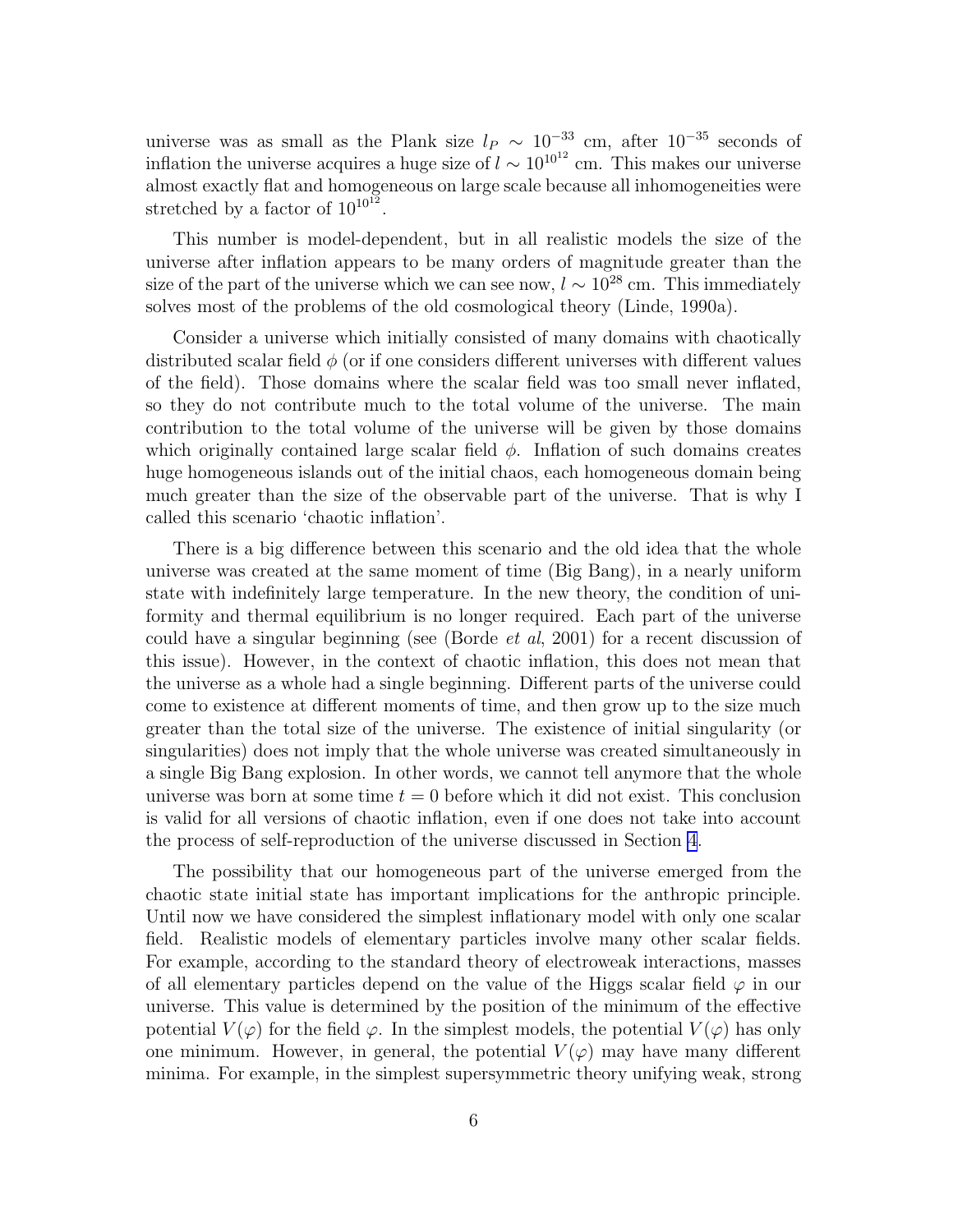<span id="page-6-0"></span>and electromagnetic interactions, the effective potential has several different minima of equal depth with respect to the two scalar fields,  $\Phi$  and  $\varphi$ . If the scalar fields  $\Phi$ and  $\varphi$  fall to different minima in different parts of the universe (the process called spontaneous symmetry breaking), the masses of elementary particles and the laws describing their interactions will be different in these parts. Each of these parts may become exponentially large because of inflation. In some of these parts, there will be no difference between weak, strong and electromagnetic interactions, and life of our type will be impossible there. Some other parts will be similar to the one where we live now (Linde, 1983c).

This means that even if we will be able to find the final theory of everything, we will be unable to uniquely determine properties of elementary particles in our universe; the universe may consist of different exponentially large domains where the properties of elementary particles may be different. This is an important step towards the justification of the anthropic principle. A further step can be made if one takes into account quantum fluctuations produced during inflation.

## 3 Inflationary quantum fluctuations

According to quantum field theory, empty space is not entirely empty. It is filled with quantum fluctuations of all types of physical fields. The wavelengths of all quantum fluctuations of the scalar field  $\phi$  grow exponentially during inflation. When the wavelength of any particular fluctuation becomes greater than  $H^{-1}$ , this fluctuation stops oscillating, and its amplitude freezes at some nonzero value  $\delta\phi(x)$ because of the large friction term  $3H\dot{\phi}$  in the equation of motion of the field  $\phi$ . The amplitude of this fluctuation then remains almost unchanged for a very long time, whereas its wavelength grows exponentially. Therefore, the appearance of such a frozen fluctuation is equivalent to the appearance of a classical field  $\delta\phi(x)$  produced from quantum fluctuations.

Because the vacuum contains fluctuations of all wavelengths, inflation leads to the continuous creation of new perturbations of the classical field with wavelengths greater than  $H^{-1}$ . An average amplitude of perturbations generated during a time interval  $H^{-1}$  (in which the universe expands by a factor of e) is given by  $|\delta \phi(x)| \approx \frac{H}{2\pi}$ (Vilenkin and Ford, 1982; Linde, 1982c).

These quantum fluctuations are responsible for galaxy formation (Mukhanov and Chibisov, 1981; Hawking, 1982; Starobinsky, 1982; Guth and Pi, 1982; Bardeen *et al*, 1983). But if the Hubble constant during inflation is sufficiently large, quantum fluctuations of the scalar fields may lead not only to formation of galaxies, but also to the division of the universe into exponentially large domains with different properties.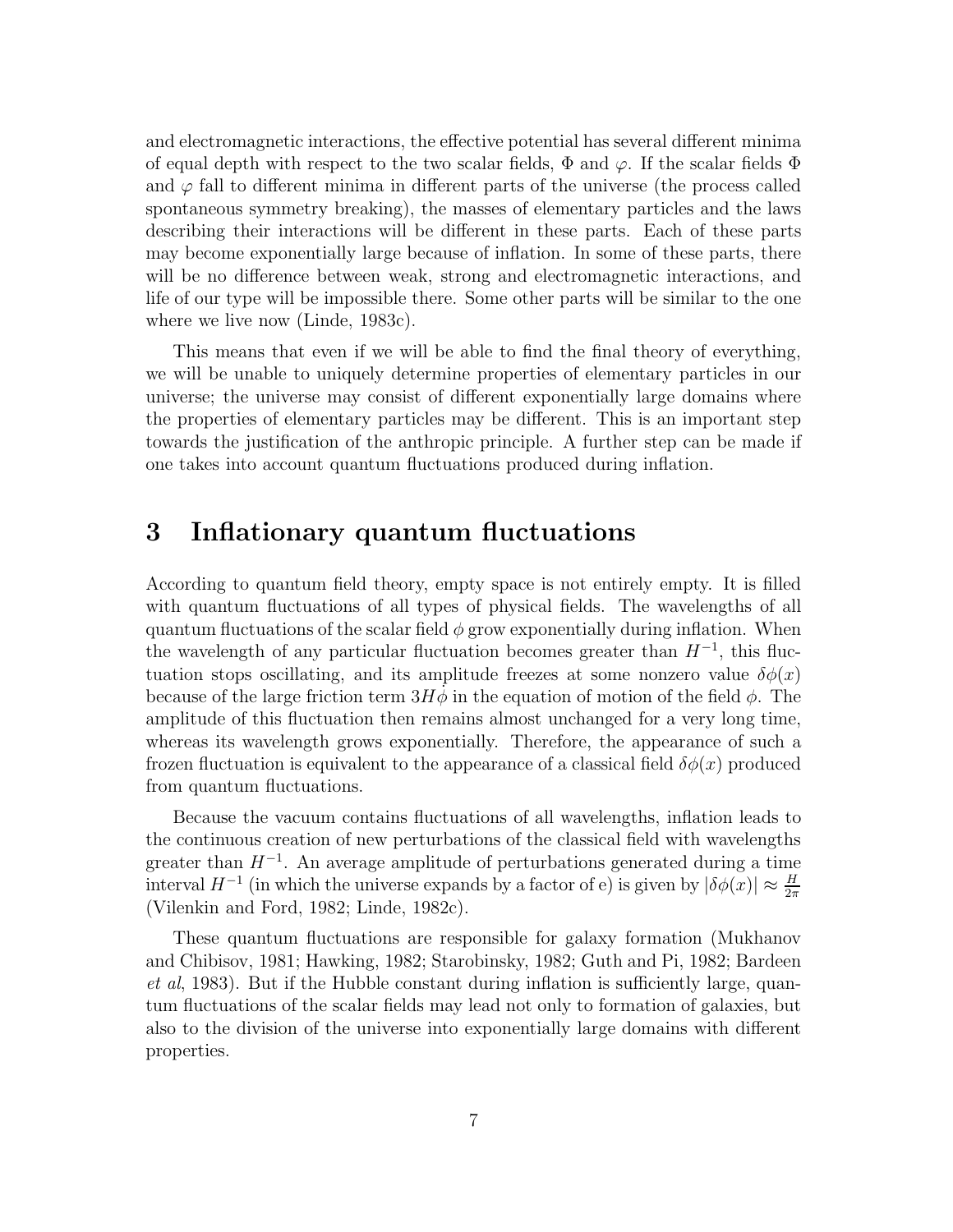<span id="page-7-0"></span>As an example, consider again the simplest supersymmetric theory unifying weak, strong and electromagnetic interactions. Different minima of the effective potential in this model are separated from each other by the distance  $\sim 10^{-3} M_p$ . The amplitude of quantum fluctuations of the fields  $\phi$ ,  $\Phi$  and  $\varphi$  in the beginning of chaotic inflation can be as large as  $10^{-1}M_p$ . This means that at the early stages of inflation the fields  $\Phi$  and  $\varphi$  could easily jump from one minimum of the potential to another. Therefore even if initially these fields occupied the same minimum all over the universe, after the stage of chaotic inflation the universe becomes divided into many exponentially large domains corresponding to all possible minima of the effective potential (Linde, 1983c, 1984b).

### 4 Eternal chaotic inflation

The process of the division of the universe into different parts becomes even easier if one takes into account the process of self-reproduction of inflationary domains. The basic mechanism can be understood as follows. If quantum fluctuations are sufficiently large, they may locally increase the value of the potential energy of the scalar field in some parts of the universe. The probability of quantum jumps leading to a local increase of the energy density can be very small, but the regions where it happens start expanding much faster than their parent domains, and quantum fluctuations inside them lead to production of new inflationary domains which expand even faster. This surprising behavior leads to the process of selfreproduction of the universe.

This process is possible in the new inflation scenario (Steinhardt, 1982; Linde, 1982a; Vilenkin, 1983). However, even though the possibility to use this result for the justification of the anthropic principle was mentioned in (Linde, 1982a), this observation did not attract much attention because the amplitude of the fluctuations in new inflation typically is smaller than  $10^{-6}M_p$ . This is too small to probe most of the vacuum states available in the theory. As a result, the existence of the self-reproduction regime in the new inflation scenario was basically forgotten; for many years this effect was not studied or used in any way even by those who have found it.

The situation changed dramatically when it was found that the self-reproduction of the universe occurs not only in new inflation but also in the chaotic inflation scenario (Linde, 1986a). In order to understand this effect, let us consider an inflationary domain of initial radius  $H^{-1}$  containing a sufficiently homogeneous field with initial value  $\phi \gg M_p$ . Equations [\(3\)](#page-3-0), [\(4](#page-3-0)) tell us that during a typical time interval  $\Delta t = H^{-1}$  the field inside this domain will be reduced by  $\Delta \phi = \frac{M_p^2}{4\pi \phi}$ . Comparing this expression with the amplitude of quantum fluctuations  $\delta \phi \sim \frac{H}{2\pi}$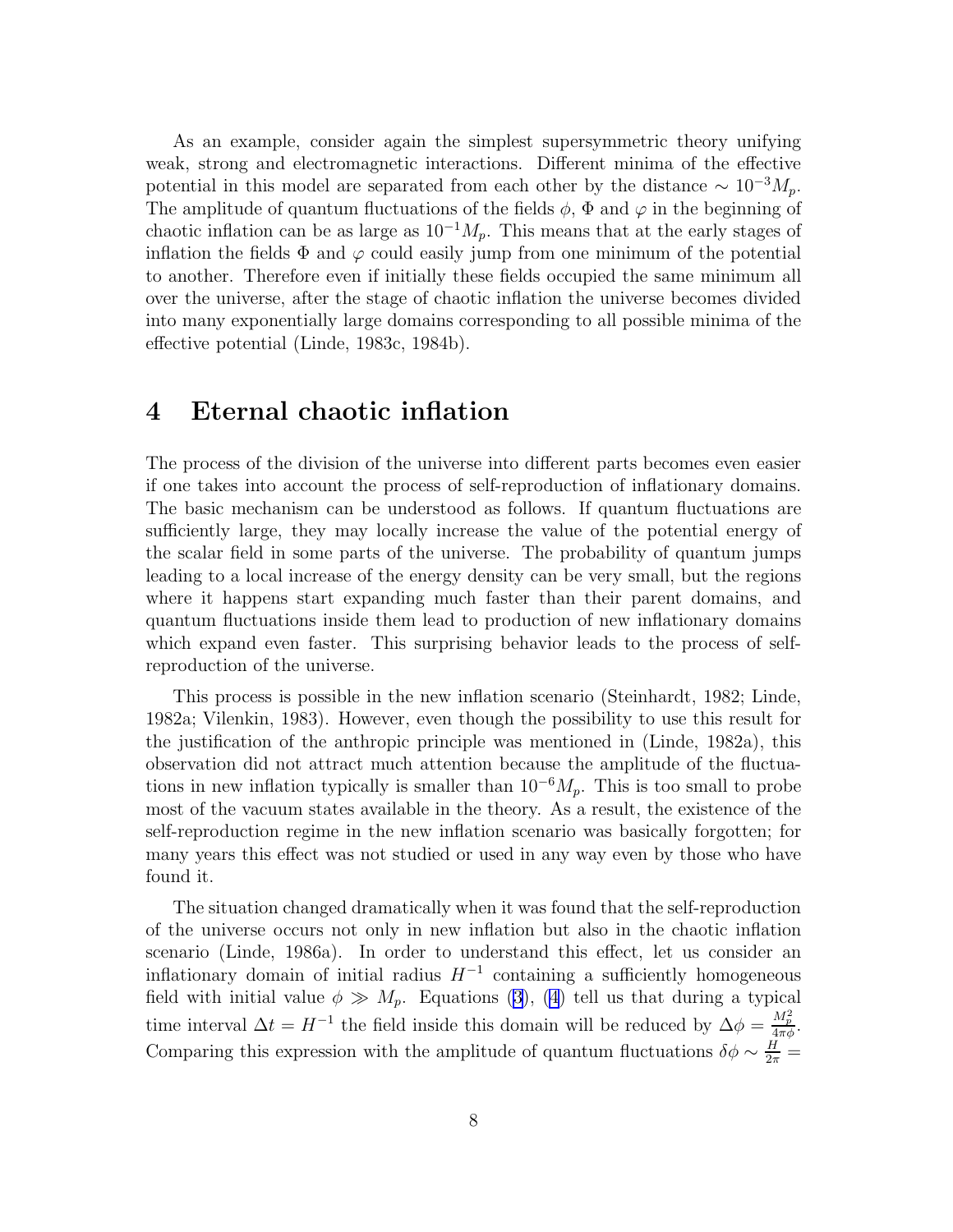$\frac{m\phi}{\sqrt{3\pi}\Lambda}$  $\frac{m\phi}{3\pi M_p}$ , one can easily see that for  $\phi \gg \phi^* \sim \frac{M_p}{2}$ 2  $\sqrt{M_p}$  $\frac{M_p}{m}$ , one has  $|\delta\phi| \gg |\Delta\phi|$ , i.e. the motion of the field  $\phi$  due to its quantum fluctuations is much more rapid than its classical motion.

During the typical time  $H^{-1}$  the size of the domain of initial size  $H^{-1}$  containing the field  $\phi \gg \phi^*$  grows e times, its volume increases  $e^3 \sim 20$  times, and almost in a half of this new volume the field  $\phi$  jumps up instead of falling down. Thus the total volume of inflationary domains containing the field  $\phi \gg \phi^*$  grows approximately 10 times. During the next time interval  $H^{-1}$  this process continues; the universe enters an eternal process of self-reproduction. I called this process 'eternal inflation.'

In this scenario the scalar field may wander for an indefinitely long time at the density approaching the Planck density. This induces quantum fluctuations of all other scalar field, which may jump from one minimum of the potential energy to another for an unlimited time. The amplitude of these quantum fluctuations can be extremely large,  $\delta\varphi \sim \delta\Phi \sim 10^{-1} M_p$ . As a result, quantum fluctuations generated during eternal chaotic inflation can penetrate through any barriers, even if they have Planckian height, and the universe after inflation becomes divided into indefinitely large number of exponentially large domains containing matter in all possible states corresponding to all possible mechanisms of spontaneous symmetry breaking, i.e. to the different laws of the law-energy physics (Linde, 1986a; Linde *et al*, 1994).

A rich spectrum of possibilities may appear during inflation in Kaluza-Klein and superstring theories, where an exponentially large variety of vacuum states and ways of compactification is available for the original 10- or 11-dimensional space. The type of compactification determines coupling constants, vacuum energy, symmetry breaking, and finally, the effective dimensionality of the space we live in. As it was shown in (Linde and Zelnikov, 1988), chaotic inflation at a nearly Planckian density may lead to a local change of the number of compactified dimensions; the universe becomes divided into exponentially large parts with different dimensionality.

Sometimes one may have a continuous spectrum of various possibilities. For example, in the context of the Brans-Dicke theory, the effective gravitational constant is a function of the Brans-Dicke field, which also experienced fluctuations during inflation. As a result, the universe after inflation becomes divided into exponentially large parts with *all* possible values of the gravitational constant G and the amplitude of density perturbations  $\frac{\delta \rho}{\rho}$  (Linde, 1990b; Garcia-Bellido *et al* 1994). Inflation may divide our universe into exponentially large domains with continuously varying baryon to photon ratio  $\frac{n_B}{n_\gamma}$  (Linde, 1985) and with galaxies having vastly different properties (Linde, 1987b). Inflation may also continuously change the effective value of the vacuum energy (the cosmological constant  $\Lambda$ ), which is a pre-requisite for many attempts to find an anthropic solution of the cosmological constant problem (Linde, 1984b,1986b; Weinberg, 1987; Efstathiou, 1995; Vilenkin,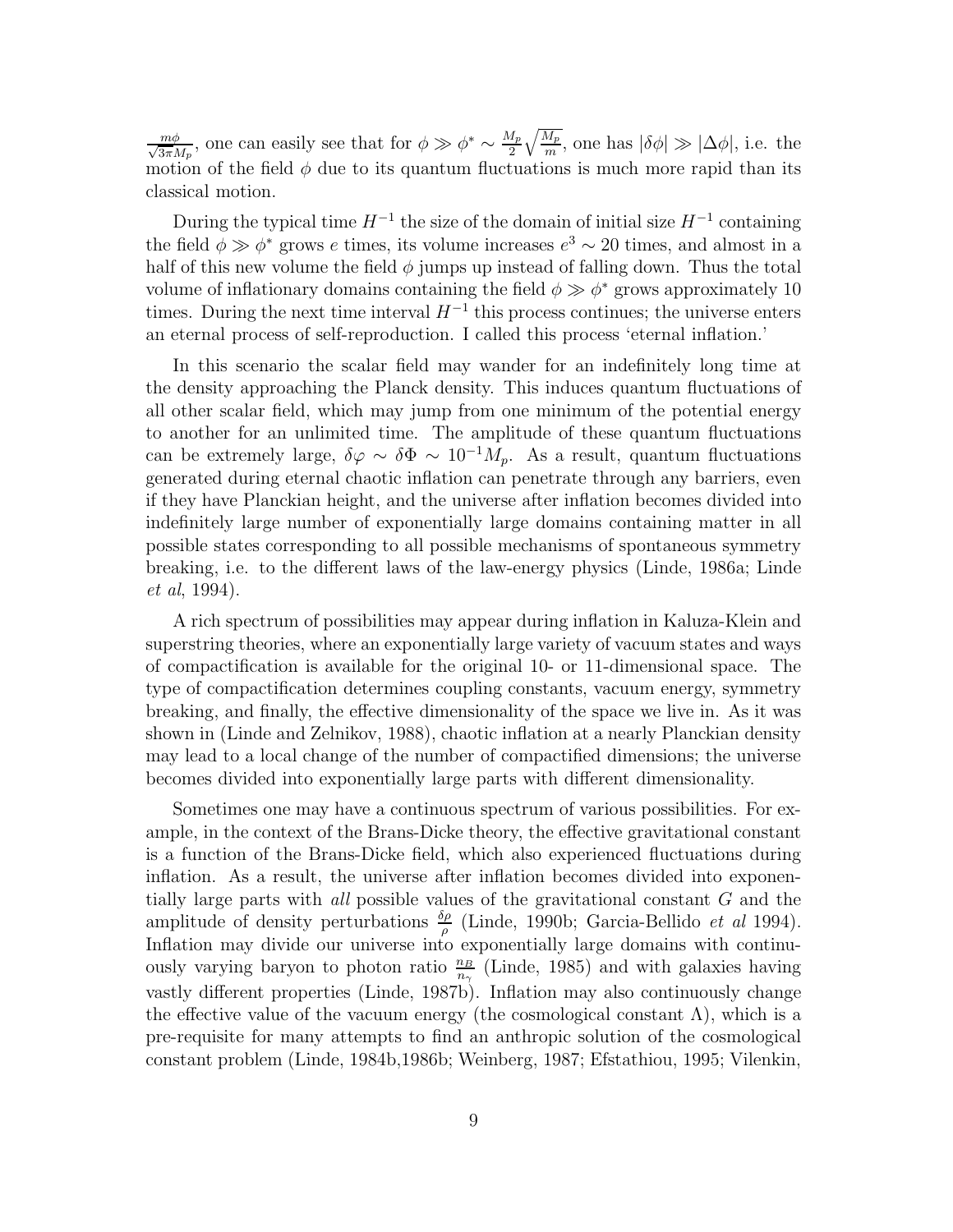1995b; Martel *et al*, 1998; Garriga and Vilenkin, 2000,2001b,2002; Bludman and Roos, 2002; Kallosh and Linde, 2002). Under these circumstances, the most diverse sets of parameters of particle physics (masses, coupling constants, vacuum energy, etc.) can appear after inflation.

To illustrate the possible consequences of such theories in the context of inflationary cosmology, we present here the results of computer simulations of evolution of a system of two scalar fields during chaotic inflation (Linde *et al*, 1994). The field  $\phi$  is the inflaton field driving inflation; it is shown by the height of the distribution of the field  $\phi(x, y)$  in a two-dimensional slice of the universe. The field  $\chi$  determines the type of spontaneous symmetry breaking which may occur in the theory. We paint the surface black if this field is in a state corresponding to one of the two minima of its effective potential; we paint it white if it is in the second minimum corresponding to a different type of symmetry breaking, and therefore to a different set of laws of low-energy physics.

In the beginning of the process the whole inflationary domain was black, and the distribution of both fields was very homogeneous. Then the domain became exponentially large and it became divided into exponentially large domains with different properties, see Fig. 2. Each peak of the 'mountains' corresponds to a nearly Planckian density and can de interpreted as a beginning of a new Big Bang. The laws of physics are rapidly changing there, but they become fixed in the parts of the universe where the field  $\phi$  becomes small. These parts correspond to valleys in Fig. 2. Thus quantum fluctuations of the scalar fields divide the universe into exponentially large domains with different laws of low-energy physics, and with different values of energy density.

As a result of quantum jumps of the scalar fields during eternal inflation, the universe becomes divided into infinitely many exponentially large domains with different laws of low-energy physics. Each of these domains is so large that for all practical purposes it can be considered a separate universe: Its inhabitants will live exponentially far away from its boundaries, so they will never know anything about the existence of other 'universes' with different properties.

If this scenario is correct, then physics alone cannot provide a complete explanation for all properties of our part of the universe. The same physical theory may yield large parts of the universe that have diverse properties. According to this scenario, we find ourselves inside a four-dimensional domain with our kind of physical laws not because domains with different dimensionality and with alternate properties are impossible or improbable, but simply because our kind of life cannot exist in other domains.

This provides a simple justification of the weak anthropic principle and removes the standard objections against it. One does not need anymore to assume that some supernatural cause created our universe with the properties specifically fine-tuned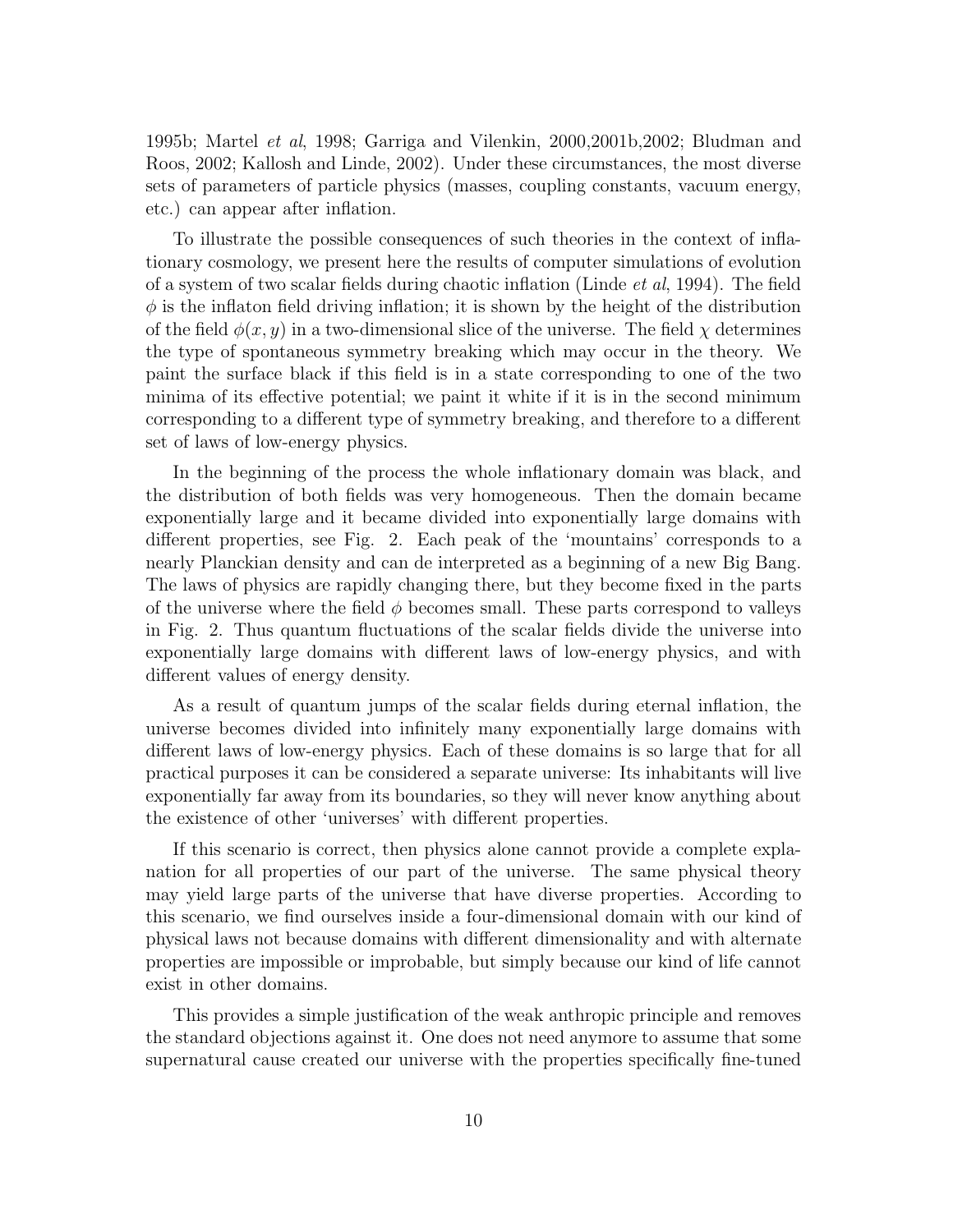

Figure 2: A typical distribution of scalar fields  $\phi$  and  $\chi$  during the process of selfreproduction of the universe. The height of the distribution shows the value of the field  $\phi$  which drives inflation. The surface is painted black in those parts of the universe where the scalar field  $\chi$  is in the first minimum of its effective potential, and white where it is in the second minimum. Laws of low-energy physics are different in the regions of different color. The peaks of the 'mountains' correspond to places where quantum fluctuations bring the scalar fields back to the Planck density. Each of such places in a certain sense can be considered as a beginning of a new Big Bang.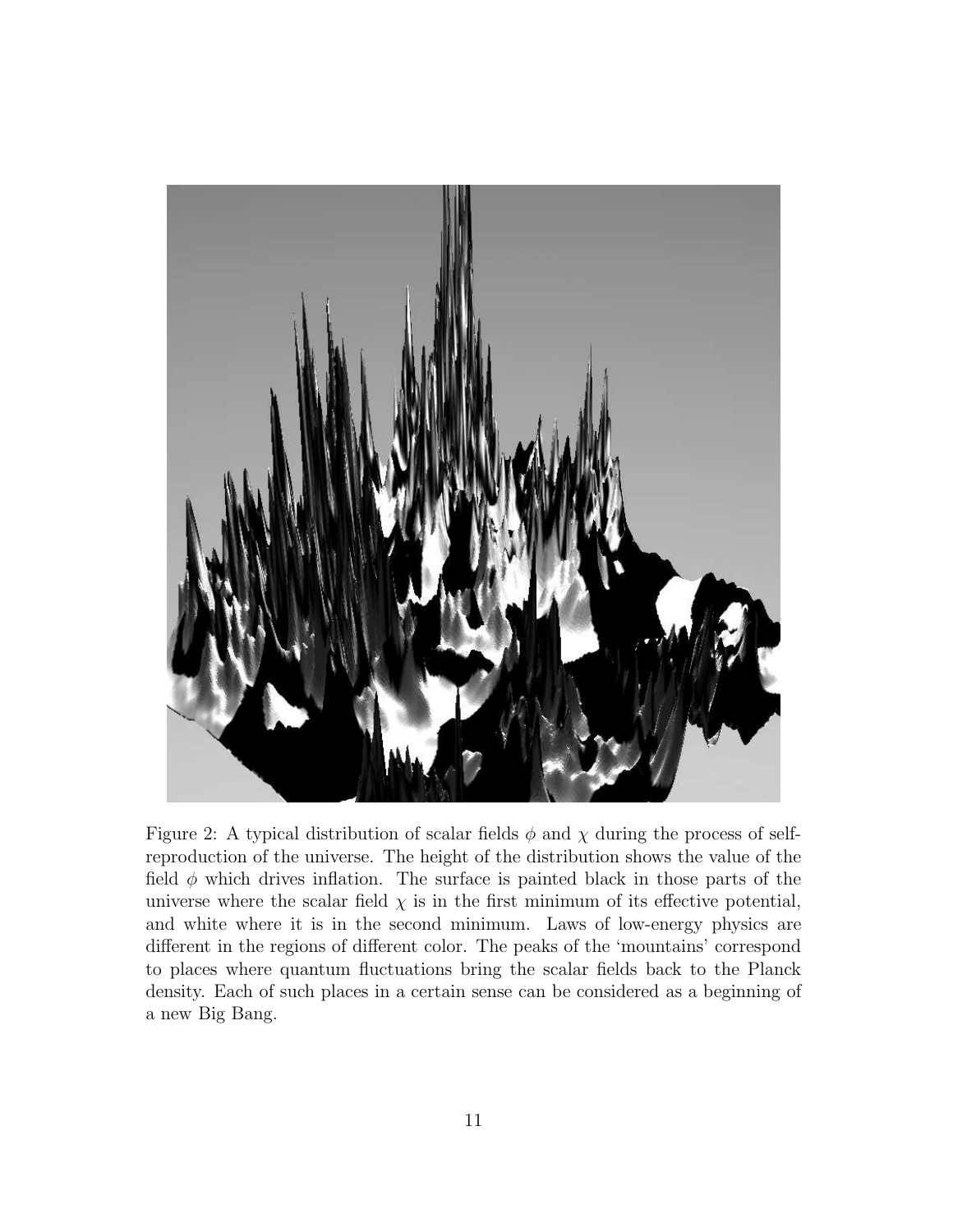<span id="page-11-0"></span>to make our existence possible. Inflationary universe itself, without any external intervention, may produce exponentially large domains with all possible laws of low-energy physics. And we should not be surprised that the conditions necessary for our existence appear on a very large scale rather than only in a small vicinity of the solar system. If the proper conditions are established near the solar system, inflation ensures that similar conditions appear everywhere within the observable part of the universe.

The new possibilities that appear due to the self-reproduction of the universe may provide a basis for what I called 'the Darwinian approach to cosmology' (Linde, 1987a; Vilenkin, 1995; Garcia-Bellido and Linde, 1995). Mutations of the laws of physics may lead to formation of the domains with the laws of physics that allow a greater speed of expansion of the universe; these domains will acquire greater volume and may host a greater number of observers.

On the other hand, the total volume of domains of each type grows indefinitely large. This process looks like a peaceful coexistence and competition, and sometimes even like a fruitful collaboration, when the fastest growing domains produce many slower growing brothers. In this case a stationary regime is reached, and the speed of growth of the total volume of domains of each type becomes equally large for all of the domains (Linde *et al*, 1994).

#### 5 Baby universes

As we have seen, inflation allows one to justify the weak anthropic principle by ensuring that all vacuum states and, consequently, all possible laws of elementary particle physics that are allowed by the basic theory are realized in some exponentially large and locally uniform parts of our universe.

Note, however, that here we are talking not about the choice among many different theories, but about the choice among many possible vacuum states, or phases, that are allowed by a given theory. This is similar to the possibility to find water in a gaseous, liquid or solid state. These states look very different (fish cannot live in ice), but their basic chemical composition is the same. Similarly, despite the fact that some of the theories may have extremely large number of vacuum states, our freedom of choice is still limited by the unique fundamental law that is supposed to remain the same in every corner of our universe.

Now it's time to make the next step and ask whether the basic theory was in fact fixed from the very beginning and could not change? A very interesting set of ideas related to this question was developed in the end of the 80's. It was called the baby universe theory (Coleman, 1988a,1988b; Banks, 1988; Giddings and Strominger, 1988,1989). For a short time, this theory was immensely popular, but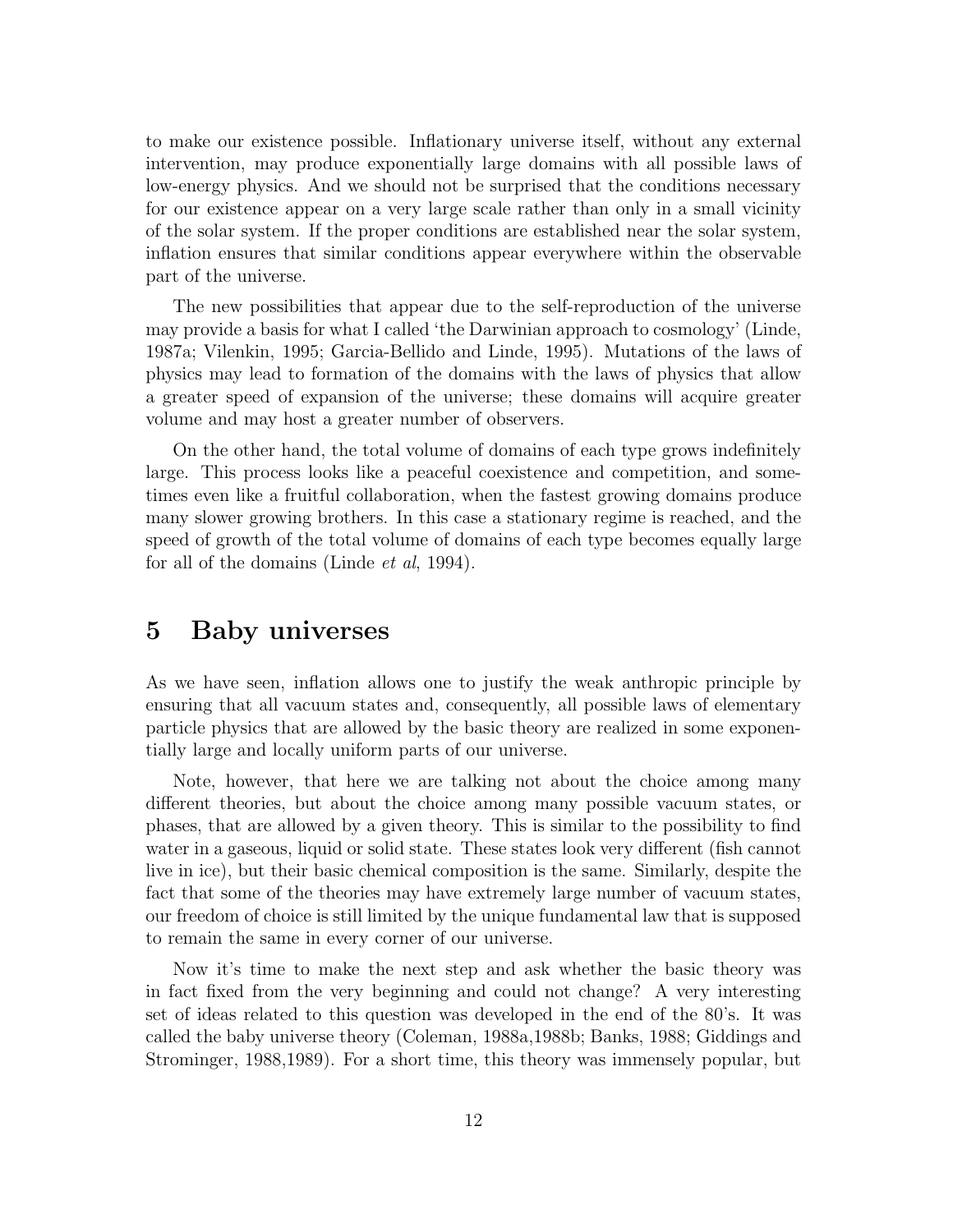then it was almost completely forgotten. In our opinion, both extremes were due to the over-reaction with respect to the uncritical use of the Euclidean approach to quantum cosmology. But if one distinguishes between this method and the rest of the theory, one can find something very interesting and instructive.

The main idea of the baby universe theory is that our universe can split into disconnected pieces due to quantum gravity effects. Baby universes created from the parent universe can carry from it an electron-positron pair, or some other combinations of particles and fields, unless it is forbidden by conservation laws. Such a process can occur in any place in our universe. Many ways were suggested to describe such a situation. The simplest one is to say that the existence of baby universes leads to a modification of the effective Hamiltonian density.

$$
\mathcal{H}(x) = \mathcal{H}_0(\phi(x)) + \sum \mathcal{H}_i[\phi(x)] A_i . \tag{5}
$$

The Hamiltonian (5) describes the fields  $\phi(x)$  on the parent universe at distances much greater than the Planck scale.  $\mathcal{H}_0$  is the part of the Hamiltonian which does not involve topological fluctuations.  $\mathcal{H}_i(\phi)$  are some local functions of the fields  $\phi$ , and  $A_i$  are combinations of creation and annihilation operators for the baby universes. These operators do not depend on  $x$  since the baby universes cannot carry away momentum. Coleman argued (Coleman, 1988a,1988b) that the demand of locality, on the parent universe,

$$
[\mathcal{H}(x), \mathcal{H}(y)] = 0 \tag{6}
$$

for spacelike separated x and y, implies that the operators  $A_i$  must all commute. Therefore, they can be simultaneously diagonalized by the " $\alpha - \text{states}$ ":

$$
A_i|\alpha_i\rangle = \alpha_i|\alpha_i\rangle . \tag{7}
$$

If the state of the baby universe is an eigenstate of the  $A_i$ , then the net effect of the baby universes is to introduce infinite number of undetermined parameters (the  $\alpha_i$ ) into the effective Hamiltonian  $(5)$ : one can just replace the operators  $A_i$  by their eigenvalues. If the universe initially is not in the  $A_i$  eigenstate, then, nevertheless, after a series of measurements the wave junction soon collapses to one of the  $A_i$ eigenstates (Coleman, 1988a,1988b; Giddings and Strominger, 1988,1989).

This gives rise to an extremely interesting possibility related to the basic principles of physics. We were accustomed to believe that the main purpose of physics is to discover the Lagrangian (or Hamiltonian) of the theory that correctly describes our world. However, the question arises: if our universe did not exist sometimes in a distant past, in which sense could one speak about the existence of the laws of Nature which govern the universe? We know, for example, that the laws of our biological evolution are written in our genetic code. But where were the laws of physics written at the time when there was no universe (if there was such time)?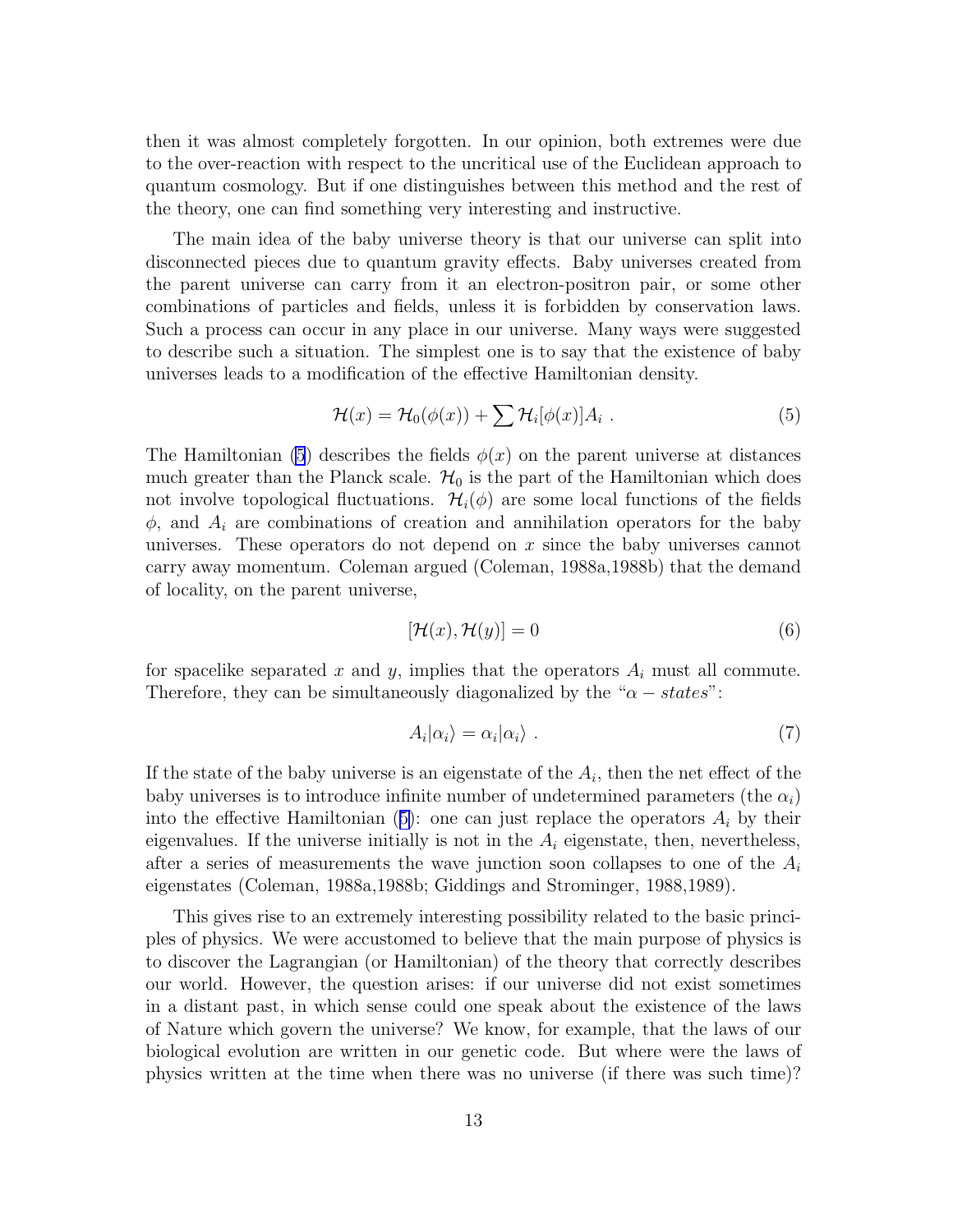The possible answer now is that the final structure of the (effective) Hamiltonian becomes fixed only after measurements are performed, which determine the values of coupling constants in the state in which we live. Different effective Hamiltonians describe different laws of physics in different (quantum) states of the universe, and by making measurements we reduce the variety of all possible laws of physics to those laws that are valid in the (classical) universe where we live.

We will not discuss this issue here any further, since it would require a thorough discussion of the difference between the orthodox (Copenhagen) and the manyworld interpretation of quantum mechanics. We would like to mention only that this theory opens a new interesting possibility to strengthen the anthropic principle by allowing all fundamental constants to take different values in different quantum states of the universe.

But if it is so interesting, why don't we hear about this theory anymore? In order to answer this question we must remember why it became so popular in the end of the 80's. The most interesting application of this theory was the possible explanation of the vanishing of the cosmological constant (Coleman, 1988a,1988b). The main idea is closely related to the previous suggestion by Hawking. According to (Hawking, 1984), the cosmological constant, like other constants, can take different values, and the probability to find ourselves in the universe with the cosmological constant  $\Lambda = V(\phi)$  is given by

$$
P(\Lambda) \sim \exp(-2S_E(\Lambda)) = \exp\frac{3\pi M_P^4}{\Lambda}, \qquad (8)
$$

where  $S_E$  is the action in the Euclidean version of de Sitter space. However, Coleman pointed out that one should not only take into account one-universe Euclidean configurations. Rather one should sum over all configurations of babies and parents connected by Euclidean wormholes. This finally gives (Coleman, 1988a,1988b)

$$
P(\Lambda) \sim \exp\left(\exp\frac{3\pi M_P^4}{\Lambda}\right). \tag{9}
$$

Eqs. (8) and (9) suggest that it is most probable to live in a quantum state of the universe with  $\Lambda = 0$ . This would be a wonderful solution of the cosmological constant problem.

Unfortunately, the use of the Euclidean approach in this context was not well justified. The whole trick was based on the fact that Euclidean action  $S_E$  has a wrong (negative) sign (Hartle and Hawking, 1983). Usually Euclidean methods work well for  $S_E > 0$  and become very problematic for  $S_E < 0$  (Linde, 1984a, 1998; Vilenkin, 1984). After playing with this method for a while, most of the people became dissatisfied and abandoned it. Sometimes one can obtain sensible results by replacing  $S_E$  by  $|S_E|$  (Linde, 1984a; Vilenkin, 1984), but this would not yield any interesting results with respect to  $\Lambda$  in the context of the baby universe theory.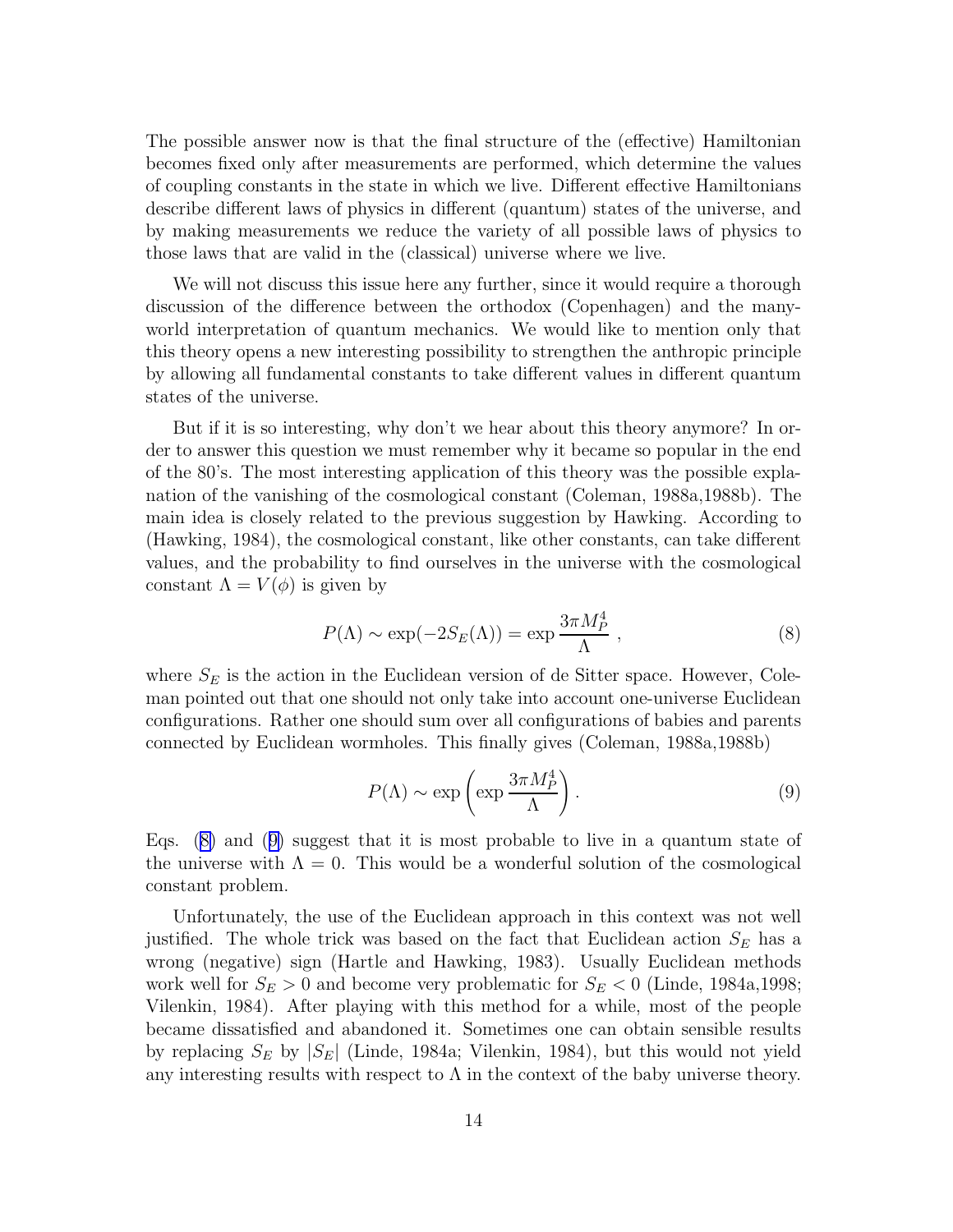<span id="page-14-0"></span>Moreover, current observations suggest that the cosmological constant  $\Lambda$  may be non-vanishing. As a result, the baby universe theory was nearly forgotten.

From our point of view, however, the basic idea that the universe may exist in different quantum states corresponding to different laws of physics may be very productive. But this idea is still somewhat complicated because it pre-assumes that one can deal with the issues like that only at the level of the so-called third quantization (Coleman, 1988a,1988b; Banks, 1988; Giddings and Strominger, 1988,1989), with quantum field theory applied not only to particles but also to the universes. This is a rather radical assumption. A somewhat different approach to quantum cosmology and variation of fundamental constants was suggested later in (Linde, 1990a; Vilenkin, 1995; Garcia-Bellido and Linde, 1995). Still it was usually emphasized that these approaches are based on quantum cosmology, which is a rather complicated and controversial science. Thus, it would be helpful to simplify these ideas a bit, and to present them in an alternative form that may allow further generalizations.

### 6 From the universe to the multiverse

Usually one describes a physical theory by presenting its action. One may write, for example,

$$
S = N \int d^4x \sqrt{g(x)} \left( \frac{R(x)}{16\pi G} + L(\phi(x)) \right), \tag{10}
$$

where N is a normalization constant,  $\frac{R(x)}{2G}$  is the general relativity Lagrangian with  $G = M_p^{-2}$ , and  $L(\phi)$  is a Lagrangian for the usual matter fields. One obtains the Einstein equations by variation of the action S with respect to the metric  $g^{\mu\nu}$ , and one finds the equations of motion for the matter fields  $\phi$  by variation of the action S with respect to  $\phi$ .

Let us now do something very unusual and add to our original action many other actions describing different fields  $\phi_i$  with different Lagrangians  $L_i$  living in k different universes of different dimensions  $n_i$  with different metrics  $g_i^{\mu\nu}$  and different gravitational constants  $G_i$ :

$$
S = N \int d^4x \sqrt{g(x)} \left( \frac{R(x)}{16\pi G} + L(\phi(x)) \right) + \sum_{i=1}^{k} N_i \int d^{n_i}x_i \sqrt{g_i(x_i)} \left( \frac{R(x_i)}{16\pi G_i} + L_i(\phi_i(x_i)) \right).
$$
 (11)

One may wonder whether this modification will affect our life in the universe described by the original action (10)? The answer is that it will have no impact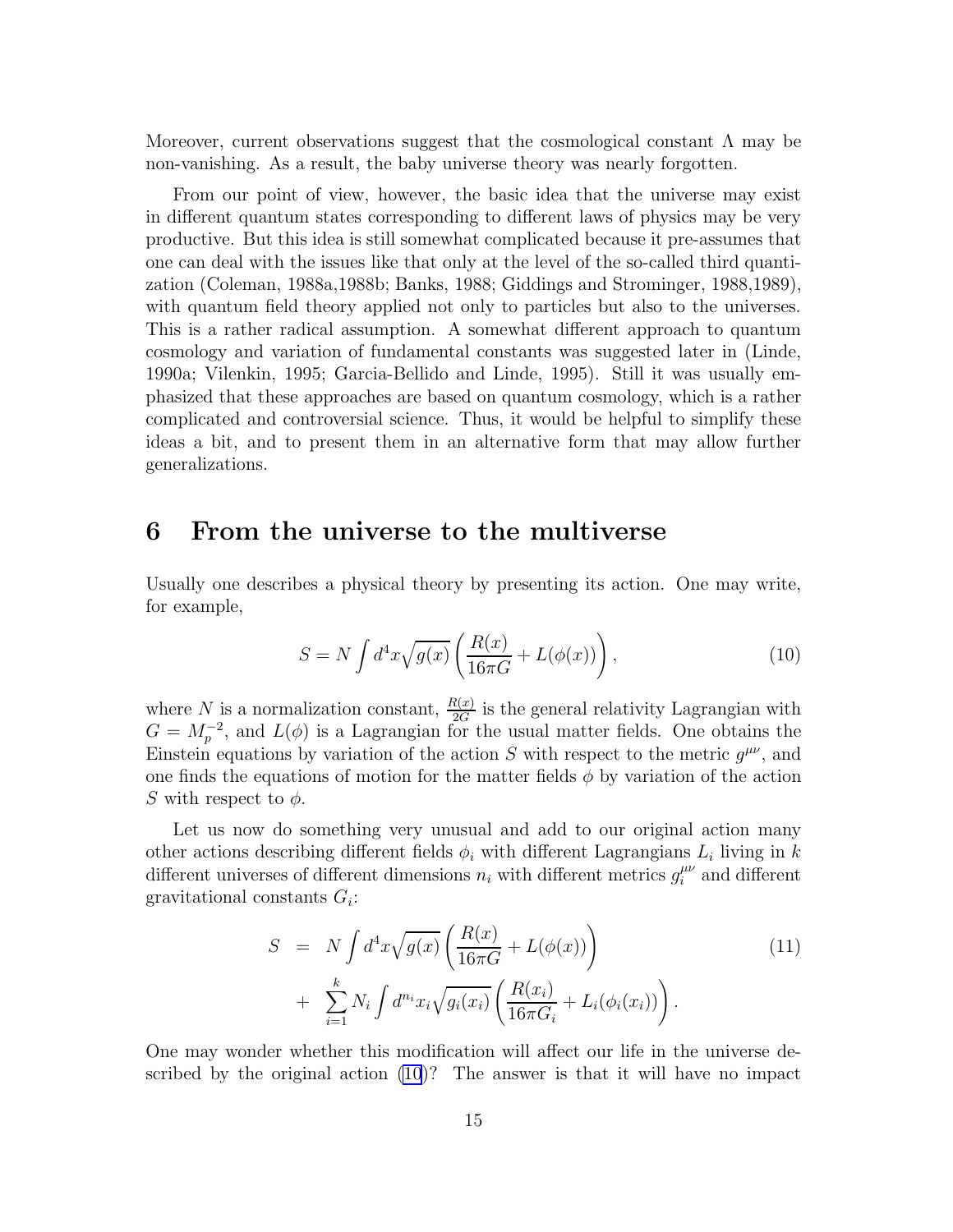whatsoever on the physical processes in our universe. Indeed, equations of motion for  $\phi$  and  $g^{\mu\nu}$  will not change because the added parts do not depend on  $\phi$  and  $g^{\mu\nu}$ , so their variation with respect to  $\phi$  and  $g^{\mu\nu}$  vanishes.

This implies that the extended action ([11\)](#page-14-0) describes all events in our universe in the same way as the original action [\(10](#page-14-0)). This is very encouraging. So let us continue our exercise and add to this action an *infinite* sum of *all* possible actions describing all possible versions of quantum field theory and M/string theory. If our original theory successfully described our universe, it will continue doing so even after all of these modifications.

But why would anybody want to add all of these extra terms if they do not affect our universe?

There are two related answers. First of all, one may simply reply: Why not? In some countries, everything that is not explicitly allowed, is forbidden. In some other countries (and in science), everything that is not explicitly forbidden, is allowed. We live in one of such countries, so why don't we use the freedom if it does not make us any harm?

But the second answer is more interesting. Now we know that the theory ([11](#page-14-0)) and all of its possible extensions are *exactly equivalent* to the theory ([10](#page-14-0)) with respect to the processes in our universe (assuming that it is described by ([10](#page-14-0))). So we can take a step back, look at all the different universes described by Eq. [\(11](#page-14-0)), just as we would look for our car among many different cars in a parking lot, and ask:

*As a matter of fact, which one of these universes is ours? Are we sure that it is the first one?*

From a purely theoretical point of view, the first universe described by the theory [\(10\)](#page-14-0) is not any better than any other universe. However, we can live only in those universes that are compatible with the existence of life as we know it. When we will search for our universe, first of all we will look for those Lagrangians  $L_i(\phi_i(x_i))$  that can describe elementary particles similar to the ones that we see around. Then we will specify our search even further by finding the Lagrangians describing particles with masses and coupling constants that are consistent with our existence. Since we have *all* universes with *all* possible laws of physics described by our extended action, we will certainly find the universe where we can live. But that is exactly what we need to justify the validity of the strong anthropic principle.

Let us summarize our progress so far. Inflationary theory allows our universe to be divided into different parts with different laws of low-energy physics that are allowed by the unique fundamental theory. Most importantly, it makes each of such domains exponentially large, which is a necessary part of justification of the anthropic principle. The diversity of possible laws of physics can be very high,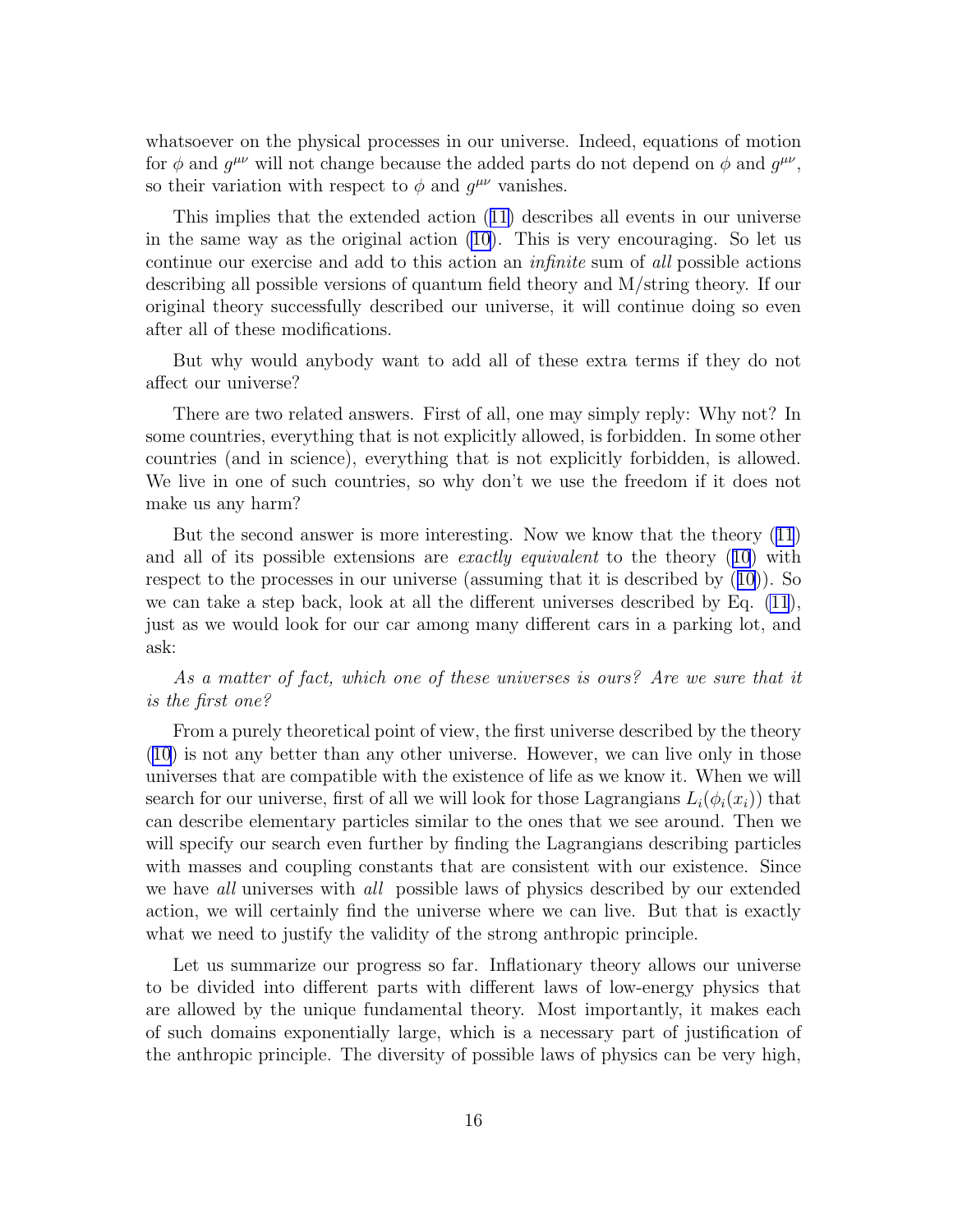especially in the models of eternal chaotic inflation where quantum fluctuations can have an extremely large amplitude, which makes the transition between all possible states particularly easy.

In addition to that, one can consider different universes with different laws of physics in each of them. This does not necessarily require introduction of quantum cosmology, many-world interpretation of quantum mechanics, and baby universe theory. It is sufficient to consider an extended action represented by a sum of all possible actions of all possible theories in all possible universes. One may call this structure a 'multiverse.' This could sound like a very complicated and radical proposal, but in fact it is pretty trivial since each part of the infinite sum does not affect other parts. However, it establishes a firm formal background for the further development of the anthropic principle.

But the main reason why we are introducing this structure is not the anthropic principle. As we already mentioned, we need to know what emerged first at the moment of the universe formation: the universe or the law describing the universe. It is equally hard to understand how any law could exist prior to the universe formation, or how the universe could exist without a law. One may assume that there is only one possible law, and it exists in some unspecified way even prior to the emergence of the universe. However, this would be similar to having elections with only one name on the ballot. Perhaps a better possibility would be to consider all logically possible combinations of the universes, the laws describing them, and the observers populating these universes. Given the choice among different universes in this multiverse structure, we can proceed by eliminating the universes where our life would be impossible. This simple step is sufficient for understanding of many features of our universe that otherwise would seem miraculous.

There are some additional steps that one may want to make. In our analysis we still assumed that any evolution must be described by some kind of action. Meanwhile there are some theories where equations of motion are known even though the action is unavailable. One may consider other models of evolution, based, e.g., on cellular automata. One can go even further, and consider all possible mathematical structures (Tegmark, 1998), or, following Wheeler, consider all logical possibilities and the concept of 'it from bit'; see (Wheeler, 1990) and references therein.

But before doing so we would like to show that the concept of a multiverse may have interesting consequences going beyond the justification of the anthropic principle. In order to do it we must learn whether the different universes may interact with each other.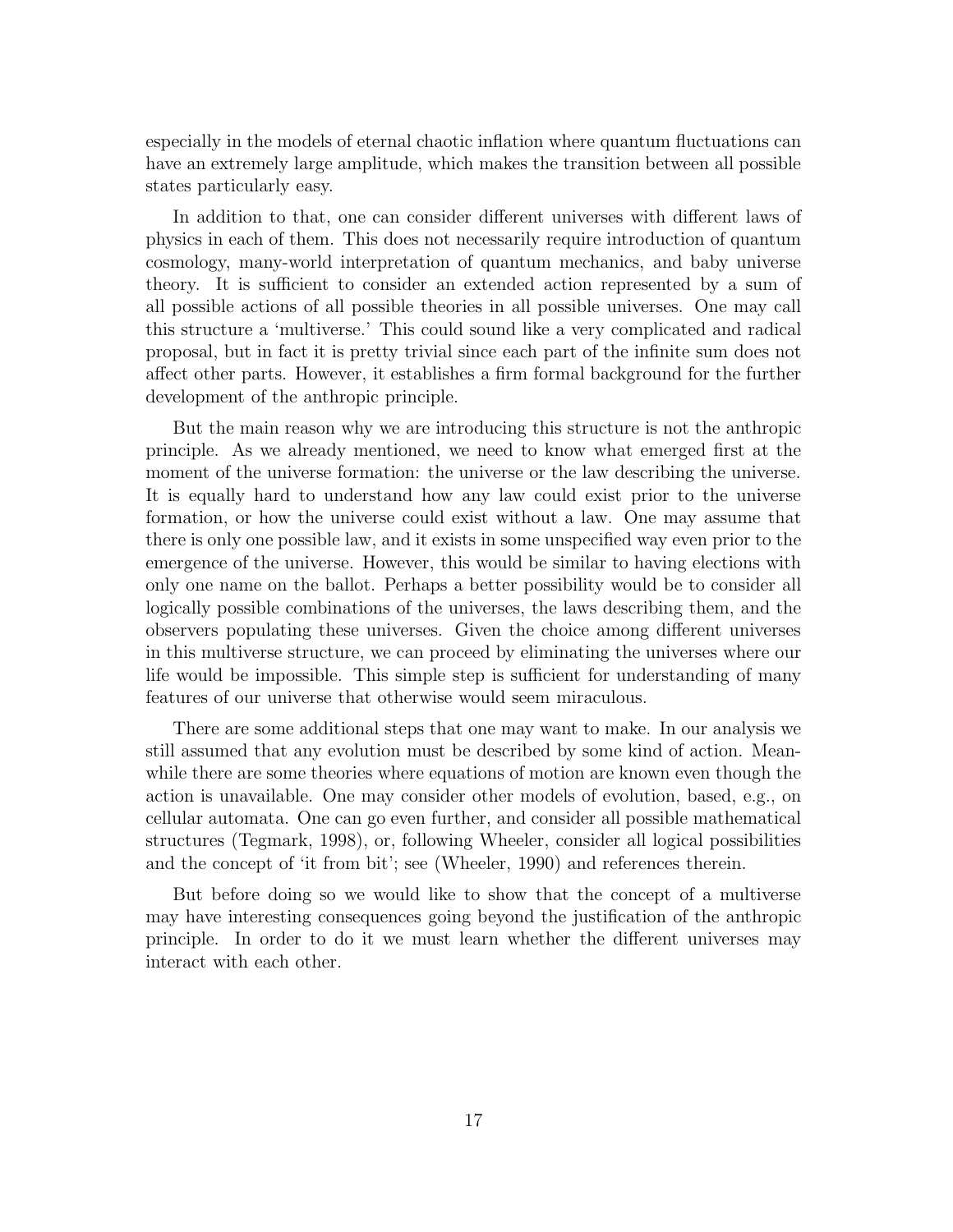# <span id="page-17-0"></span>7 Double universe model and the cosmological constant problem

Let us consider the double-universe model (Linde, 1988). This model describes two universes, X and Y, with coordinates  $x_{\mu}$  and  $y_{\alpha}$ , respectively  $(\mu, \alpha = 0, 1, \ldots, 3)$ and with metrics  $g_{\mu\nu}(x)$  and  $\bar{g}_{\alpha\beta}(y)$ , containing fields  $\phi(x)$  and  $\phi(y)$  with the action of the following unusual type:

$$
S = N \int d^4x d^4y \sqrt{g(x)} \sqrt{\bar{g}(y)}
$$

$$
\times [\frac{M_p^2}{16\pi} R(x) + L(\phi(x)) - \frac{M_p^2}{16\pi} R(y) - L(\bar{\phi}(y))].
$$
 (12)

Here  $N$  is some normalization constant. This action is invariant under general coordinate transformations in each of the universes separately. A novel symmetry of the action is the symmetry under the transformation  $\phi(x) \to \bar{\phi}(x), g_{\mu\nu}(x) \to \bar{g}_{\alpha\beta}(x)$ and under the subsequent change of the overall sign,  $S \rightarrow -S$ . We call this the antipodal symmetry, since it relates to each other the states with positive and negative energies.

An immediate consequence of this symmetry is the invariance under the change of the values of the effective potentials  $V(\phi) \to V(\phi) + c$ ,  $V(\bar{\phi}) = V(\bar{\phi}) + c$ , where  $c$  is some constant. Consequently, nothing in this theory depends on the value of the effective potentials  $V(\phi)$  and  $V(\bar{\phi})$  in their absolute minima  $\phi_0$  and  $\bar{\phi}_0$ . (Note, that  $\phi_0 = \bar{\phi}_0$  and  $V(\phi_0) = V(\bar{\phi}_0)$  due to the antipodal symmetry.) This is the basic reason why it proves possible to solve the cosmological constant problem in our model.

However, our main reason to invoke this new symmetry was not just to solve the cosmological constant problem. Just as the theory of mirror particles originally was proposed in order to make the theory CP-symmetric while maintaining CPasymmetry in its observable sector, the theory [\(10](#page-14-0)) is proposed in order to make the theory symmetric with respect to the choice of the sign of energy. This removes the old prejudice that, even though the overall change of sign of the Lagrangian (i.e. both of its kinetic and potential terms) does not change the solutions of the theory, one *must say* that the energy of all particles is positive. This prejudice was so strong, that many years ago physicists preferred to quantize *particles* with *negative energy* as *antiparticles* with *positive energy*, which caused the appearance of such meaningless concepts as negative probability. We wish to emphasize that there is no problem to perform a consistent quantization of theories which describe particles with negative energy. All difficulties appear only when there exist interacting species with both signs of energy. In our case no such problem exists, just as there is no problem of antipodes falling down from the opposite side of the earth. The reason is that the fields  $\bar{\phi}(y)$  do not interact with the fields  $\phi(x)$ , and the equa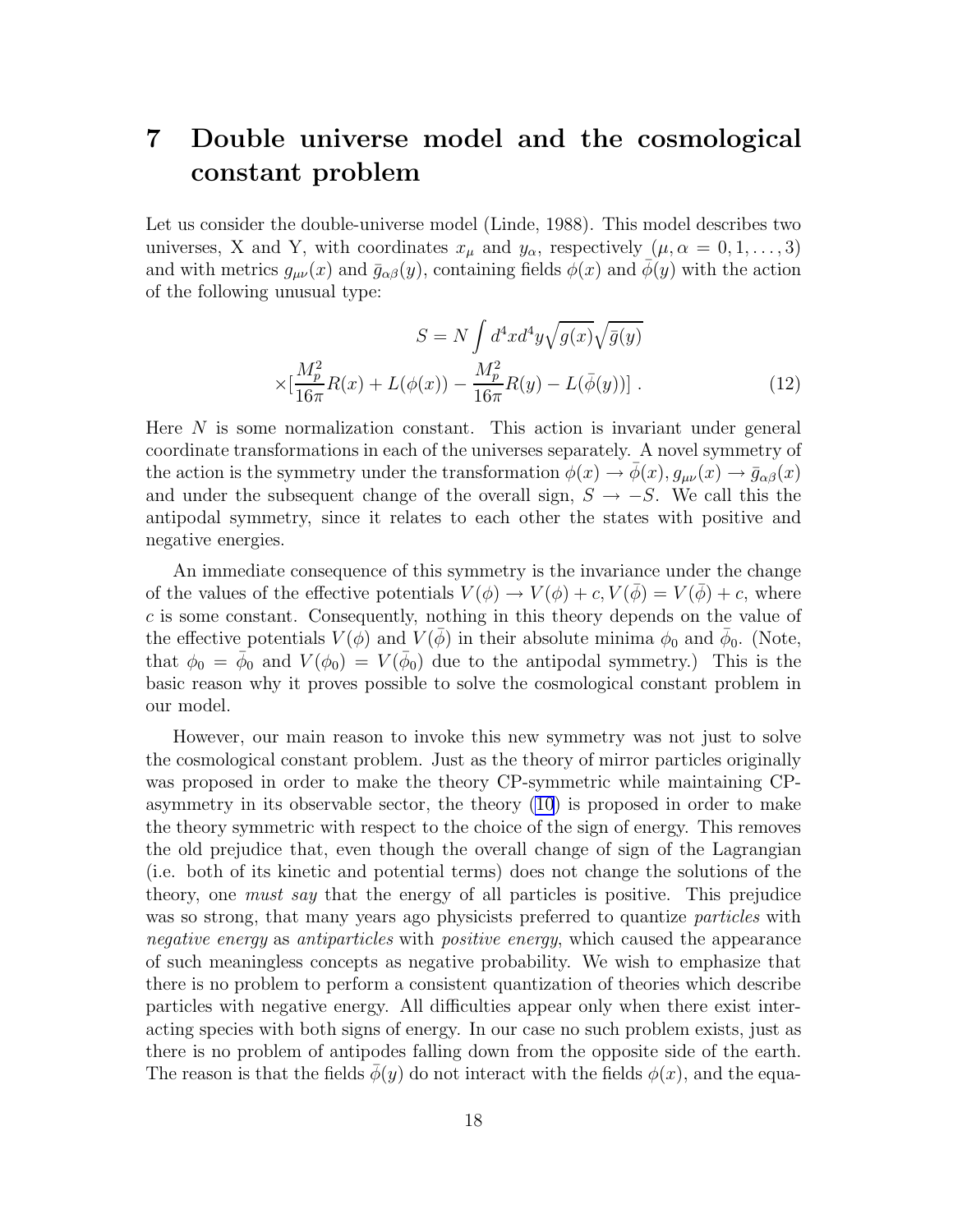<span id="page-18-0"></span>tions of motion for the fields  $\bar{\phi}(y)$  are the same as for the fields  $\phi(x)$  (the overall minus sign in front of  $L(\phi(y))$  does not change the Lagrange equations). Similarly, gravitons from different universes do not interact with each other. However, some interaction between the two universes does exist. Indeed, the Einstein equations in our case are:

$$
R_{\mu\nu}(x) - \frac{1}{2}g_{\mu\nu}R(x) = -8\pi GT_{\mu\nu}(x) - g_{\mu\nu}\langle \frac{1}{2}R(y) + 8\pi GL(\bar{\phi}(y)) \rangle, \tag{13}
$$

$$
R_{\alpha\beta}(y) - \frac{1}{2}\bar{g}_{\alpha\beta}R(y) = -8\pi GT_{\alpha\beta}(y) - \bar{g}_{\alpha\beta}\langle \frac{1}{2}R(x) + 8\pi GL(\phi(x)) \rangle \tag{14}
$$

Here  $T_{\mu\nu}$  is the energy-momentum tensor of the fields  $\phi(x)$ ,  $T_{a\beta}$  is the energymomentum tensor of the fields  $\phi(y)$ , the sign of averaging means

$$
\langle R(x) \rangle = \frac{\int d4x \sqrt{g(x)} R(x)}{\int d^4x \sqrt{g(x)}},\tag{15}
$$

$$
\langle R(y) \rangle = \frac{\int d^4 y \sqrt{\bar{g}(y)} R(y)}{\int d^4 y \sqrt{\bar{g}(y)}},\tag{16}
$$

and similarly for  $\langle L(x)\rangle$  and  $\langle L(y)\rangle$ . Thus, the novel feature of the theory ([10](#page-14-0)) is the existence of a *global* interaction between the universes X and Y: The integral *over the whole history* of the Y-universe changes the vacuum energy density of the X-universe.

In general, the computation of the averages of the type (15), (16) may be a rather sophisticated problem. Fortunately, however, in the inflationary theory (at least, if the universe is not self-reproducing, see below), this task can be rather trivial. Namely, the universe after inflation becomes almost flat and its lifetime becomes exponentially large. In such a case, the dominant contribution to the average values  $\langle R \rangle$  and  $\langle L \rangle$  comes from the late stages of the universe evolution at which the fields  $\phi(x)$  and  $\phi(\bar{a})$  relax near the absolute minima of their effective potentials. As a result, the average value of  $-L(\phi(x))$  almost exactly coincides with the value of the effective potential  $V(\phi)$  in its absolute minimum at  $\phi = \phi_0$ , and the averaged value of the curvature scalar  $R(x)$  coincides with its value at the late stages of the universe evolution, when the universe transforms to the state corresponding to the absolute minimum of  $V(\phi)$ . Similar results are valid for the average values of  $-L(\phi(y))$  and of  $R(y)$  as well. In such a case one can easily show (Linde, 1988) that at the late stages of the universe evolution, when the fields  $\phi(x)$ and  $\phi(y)$  relax near the absolute minima of their effective potentials, the *effective* cosmological constant automatically vanishes,

$$
R(x) = -R(y) = \frac{32}{3}\pi G[V(\phi_0) - V(\bar{\phi}_0)] = 0
$$
\n(17)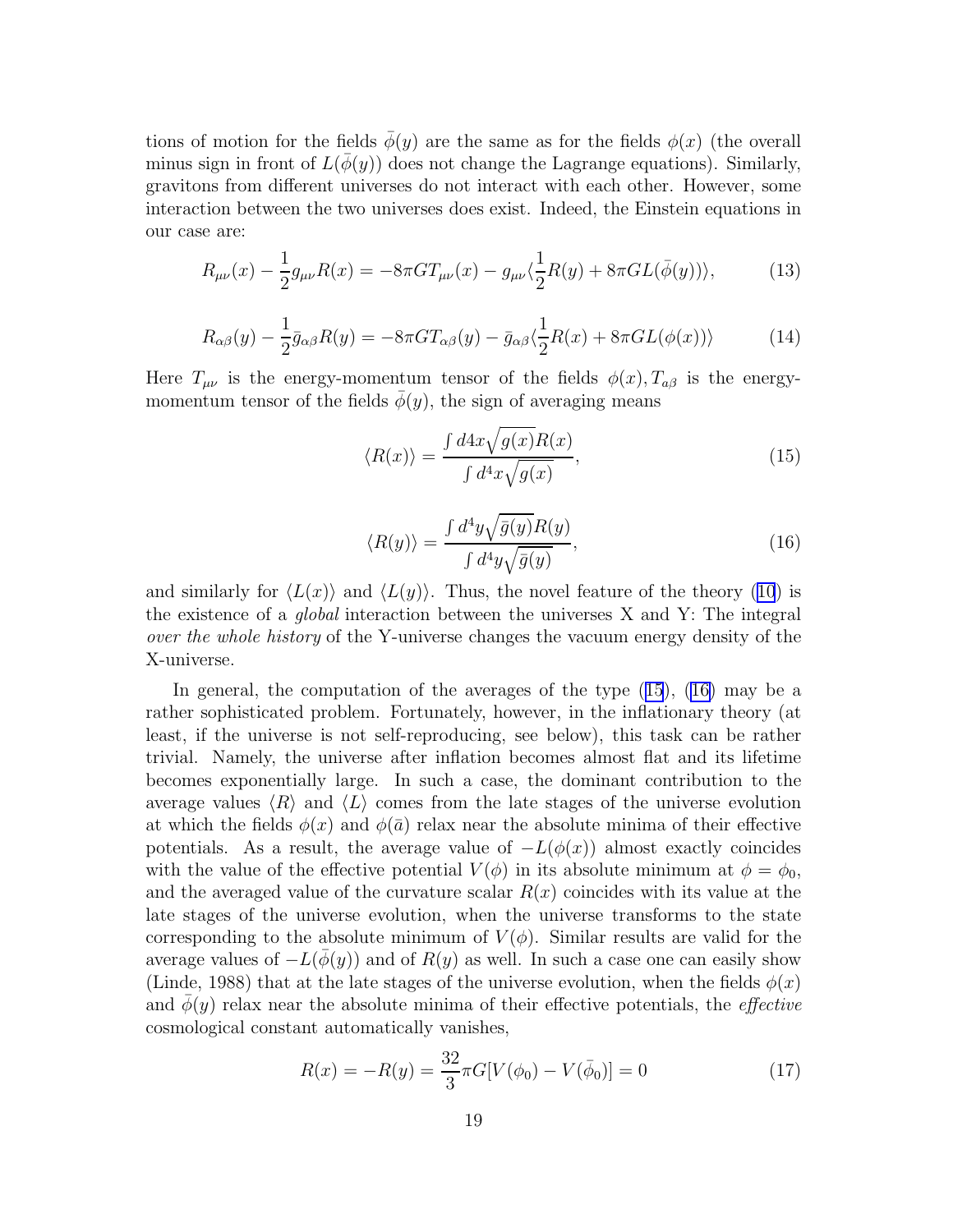This model provided the first example of a theory with a non-local interaction of universes. It inspired the baby-universe scenario, and it was forgotten when the baby-universe scenario failed. However, this model is based on a completely different principle, so it should be considered quite independently.

There are several problems with this model that should be addressed before taking it too seriously. First of all, in order to solve the cosmological constant problem in our universe we added a new universe with negative energy density. At the first glance, this may not seem very economical. However, during the last several years the idea that we may have several different interacting universes became very popular in the context of the brane world scenario (Arkani-Hamed *et al*, 1998,2000; Antoniadis *et al*, 1999; Randall and Sundrum, 1999). The cancellation of the effective cosmological constant on our brane (our universe) is often achieved by the introduction of the negative tension brane (the universe with a negative energy density), see e.g. (Randall and Sundrum, 1999). It is not quite clear whether any symmetry can protect this cancellation against radiative corrections in the brane world scenario. Meanwhile in our case the theory is fully symmetric with respect to the choice of the sign of energy, which may protect the cosmological constant against radiative corrections.

The second problem is more complicated. If the universe is self-reproducing, one may encounter difficulties when computing the averages  $(15)$  $(15)$  $(15)$ ,  $(16)$  $(16)$ , since they may become dominated by eternally inflating parts of the universe with large  $V(\phi)$ . One can avoid this complication in inflationary theories where  $V(\phi)$  grows rapidly enough at large  $\phi$ , since there will be no universe self-reproduction in such theories.

Finally, the cosmological observations indicate that the universe is accelerating as if it has a miniscule positive vacuum energy  $V(\phi) \sim 10^{-123} M_p^4$ . Thus we need to make the vacuum energy cancellation non-exact. This is quite possible: as we said, the average value of  $-L(\phi(x))$  *almost* exactly coincides with the value of the effective potential  $V(\phi)$  in its absolute minimum at  $\phi = \phi_0$ . Also, if  $V(\phi)$  is very flat near its minimum, like in the usual dark energy models, we may move to the minimum very slowly and at any given moment we will still have a small non-compensated positive vacuum energy.

We do not know whether this simple model is going to survive in the future. But this example shows that the multiverse scenario may provide us with new unexpected possibilities that should be considered very seriously.

Now we will make a step back and discuss the anthropic approach to the cosmological constant problem.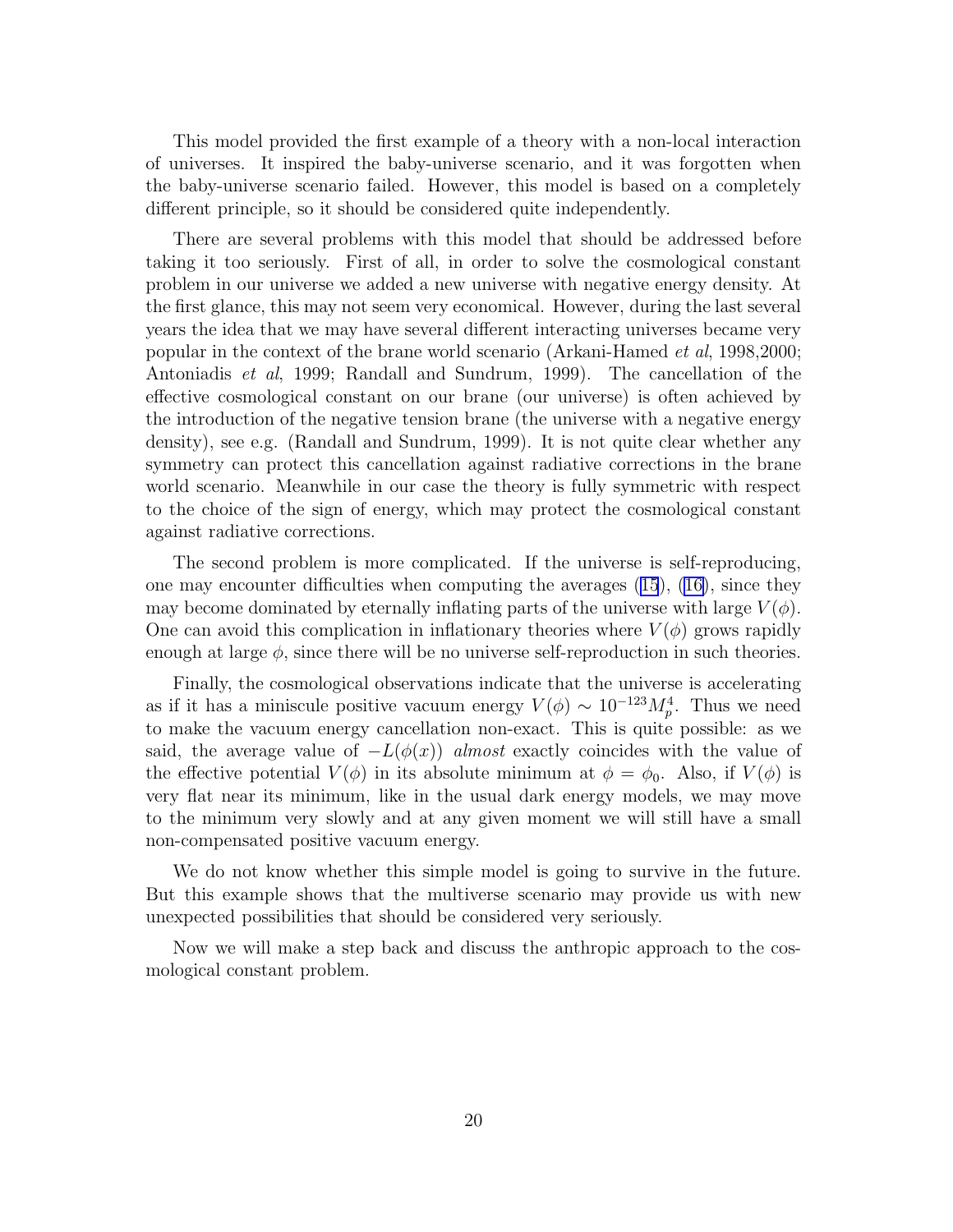# <span id="page-20-0"></span>8 Cosmological constant, dark energy, and the anthropic principle

The first attempt to solve the cosmological constant problem using the anthropic principle in the context of inflationary cosmology was made in (Linde, 1984b,1986b). The simplest way to do it is to consider inflation driven by the scalar field  $\phi$  (the inflaton field) and mimic the cosmological constant by the very flat potential of the second scalar field, Φ. The simplest potential of this type is the linear potential (Linde, 1986b)

$$
V(\Phi) = \alpha M_p^3 \Phi . \tag{18}
$$

If  $\alpha$  is sufficiently small,  $\alpha < 10^{-122}$ , the potential  $V(\Phi)$  is so flat that the field  $\Phi$  practically does not change during the last  $10^{10}$  years, its kinetic energy is very small, so at the present stage of the evolution of the universe its total potential energy  $V(\Phi)$  acts exactly as a cosmological constant. This model was one of the first examples of what later became known as quintessence, or dark energy.

Even though the energy density of the field  $\Phi$  practically does not change at the present time, it changed substantially during inflation. Since  $\Phi$  is a massless field, it experienced quantum jumps with the amplitude  $H/2\pi$  during each time  $H^{-1}$ . These jumps move the field  $\Phi$  in all possible directions. In the context of the eternal inflation scenario this implies that the field becomes randomized by quantum fluctuations: The universe becomes divided into infinitely large number of exponentially large parts containing all possible values of the field Φ. In other words, the universe becomes divided into infinitely large number of 'universes' with all possible values of the effective cosmological constant  $\Lambda = V(\Phi) + V(\phi_0)$ , where  $V(\phi_0)$  is the energy density of the inflaton field  $\phi$  in the minimum of its effective potential. This quantity may change from  $-M_p^4$  to  $+M_p^4$  in different parts of the universe, but we can live only in the 'universes' with  $|\Lambda| \lesssim O(10)\rho_0 \sim 10^{-28}$  g/cm<sup>3</sup>, where  $\rho_0$  is the present energy density in our part of the universe.

Indeed, if  $\Lambda \lesssim -10^{-28}$  g/cm<sup>3</sup>, the universe collapses within the time much smaller than the present age of the universe  $\sim 10^{10}$  years (Linde, 1984b,1986b; Barrow and Tipler, 1986). On the other hand, if  $\Lambda \gg 10^{-28}$  g/cm<sup>3</sup>, the universe at present would expand exponentially fast, energy density of matter would be exponentially small, and life as we know it would be impossible (Linde, 1984b,1986b). This means that we can live only in those parts of the universe where the cosmological constant does not differ too much from its presently observed value  $|\Lambda| \sim \rho_0$ .

This approach constituted the basis for many subsequent attempts to solve the cosmological constant problem using the anthropic principle in inflationary cosmology (Weinberg, 1987; Linde, 1990a; Vilenkin, 1995b; Martel *et al*, 1998; Garriga and Vilenkin, 2000,2001b,2002).

At first glance, an introduction of the miniscule parameter  $\alpha < 10^{-122}$  does not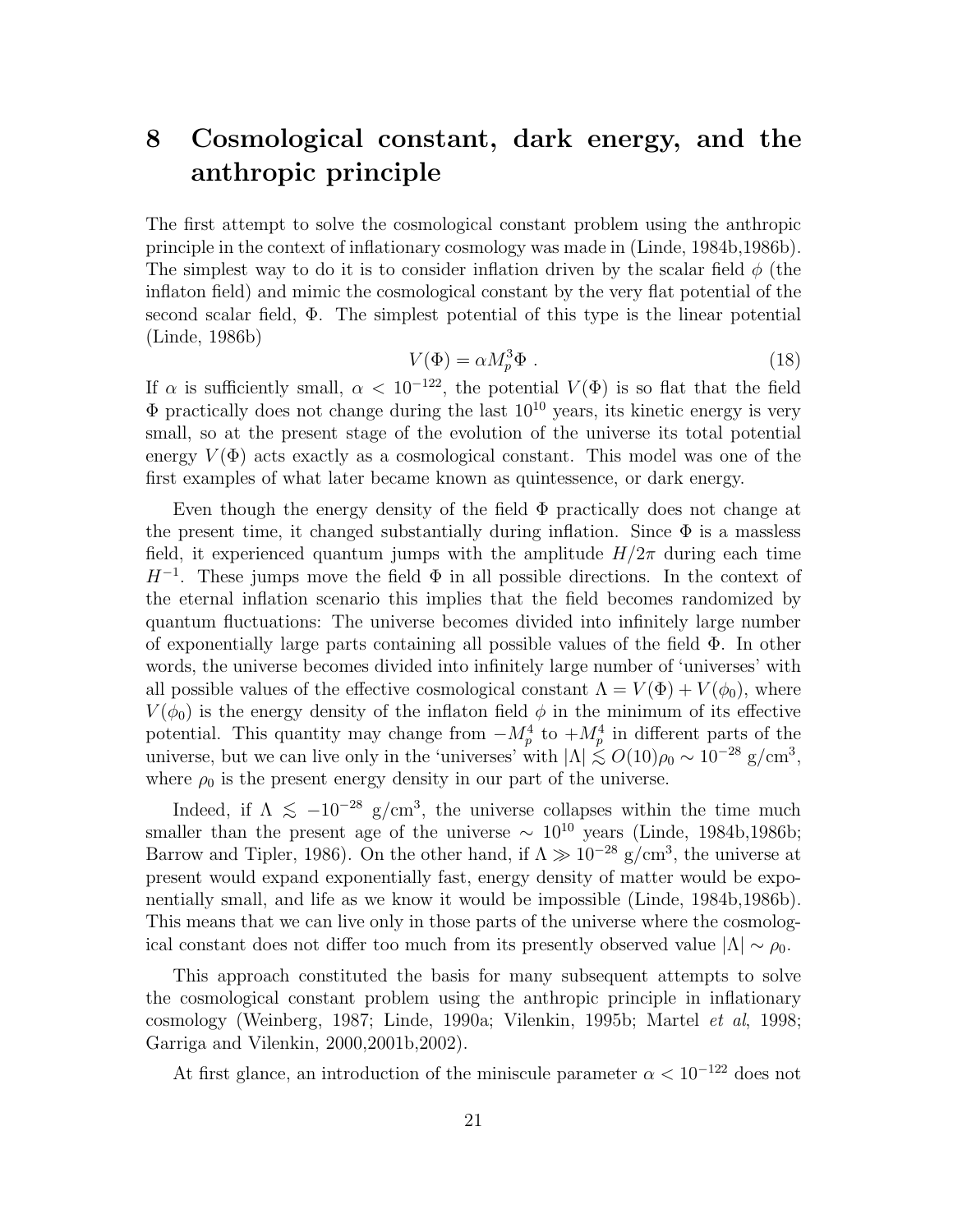provide a real explanation of the equally miniscule cosmological constant  $|\Lambda| \sim \rho_0 \sim$  $10^{-123}M_p^4$ . However, exponentially small parameters like that may easily appear due to nonperturbative effects. One could even think that a similar exponential suppression may be the true reason why  $|\Lambda|$  is so small. But there are many large contributions to  $\Lambda$ , due to quantum gravity, due to spontaneous symmetry breaking in GUTs and in the electroweak theory, due to supersymmetry breaking, QCD effects, etc. One could appeal to the nonperturbative exponential smallness of  $\Lambda$ only if all large contributions to the vacuum energy miraculously cancel, like in the model considered in the previous section. And even if this cancellation is achieved, we still need to explain why  $|\Lambda|$  is suppressed exactly to the level when it becomes of the same order as the present energy density of the universe. This coincidence problem becomes resolved in the theory [\(18](#page-20-0)) for all sufficiently small  $\alpha$ ; instead of the fine-tuning of  $\alpha$  we simply need it to be sufficiently strongly suppressed. A very clear discussion of the issue of fine-tuning versus exponential suppression can be found in (Garriga and Vilenkin, 2000) in application to a similar model with the potential  $\rho_{\Lambda} \pm m^2 \Phi^2 / 2$  with  $m^2 \ll 10^{-240} M_p^6 |\rho_{\Lambda}|^{-1}$ .

Alternative approaches based on the anthropic principle are described in (Bousso and Polchinski, 2001; Feng *et al*, 2001; Banks *et al*, 2001). One can also use a more general approach outlined in Section [6](#page-14-0) and consider a baby-universe scenario, or a multiverse consisting of different inflationary universes with different values of the cosmological constant in each of them (Linde, 1989,1990a,1991). In this case one does not need to consider extremely flat potentials, but the procedure of comparing probabilities to live in different universes with different Λ becomes more ambiguous (Vilenkin, 1995; Garcia-Bellido and Linde, 1995). However, if one makes the simplest assumption that the universes with different values of  $\Lambda$  are equally probable, one obtains an anthropic solution of the cosmological constant problem without any need of introducing extremely small parameters  $\alpha$  <  $10^{-122}$ or  $m^2 \ll 10^{-240} M_p^6 |\rho_\Lambda|^{-1}$ .

The constraint  $\Lambda \gtrsim -10^{-28}$  g/cm<sup>3</sup> still remains the strongest constraint on the negative cosmological constant; for the recent developments related to this constraint see (Kallosh and Linde, 2002; Garriga and Vilenkin, 2002). Meanwhile, the constraint on the positive cosmological constant,  $\Lambda \lesssim 10^{-28}$  g/cm<sup>3</sup>, was made much more precise and accurate in the subsequent works.

In particular, Weinberg pointed out that the process of galaxy formation occurs only up to the moment when the cosmological constant begins to dominate the energy density of the universe and the universe enters the stage of late-time inflation (Weinberg, 1987). For example, one may consider galaxies formed at  $z \gtrsim 4$ , when the energy density of the universe was 2 orders of magnitude greater than it is now. Such galaxies would not form if  $\Lambda \gtrsim 10^2 \rho_0 \sim 10^{-27}$  g/cm<sup>3</sup>.

The next important step was made in a series of works (Efstathiou, 1995; Vilenkin, 1995b; Martel *et al*, 1998; Garriga and Vilenkin, 2000,2001b,2002; Blud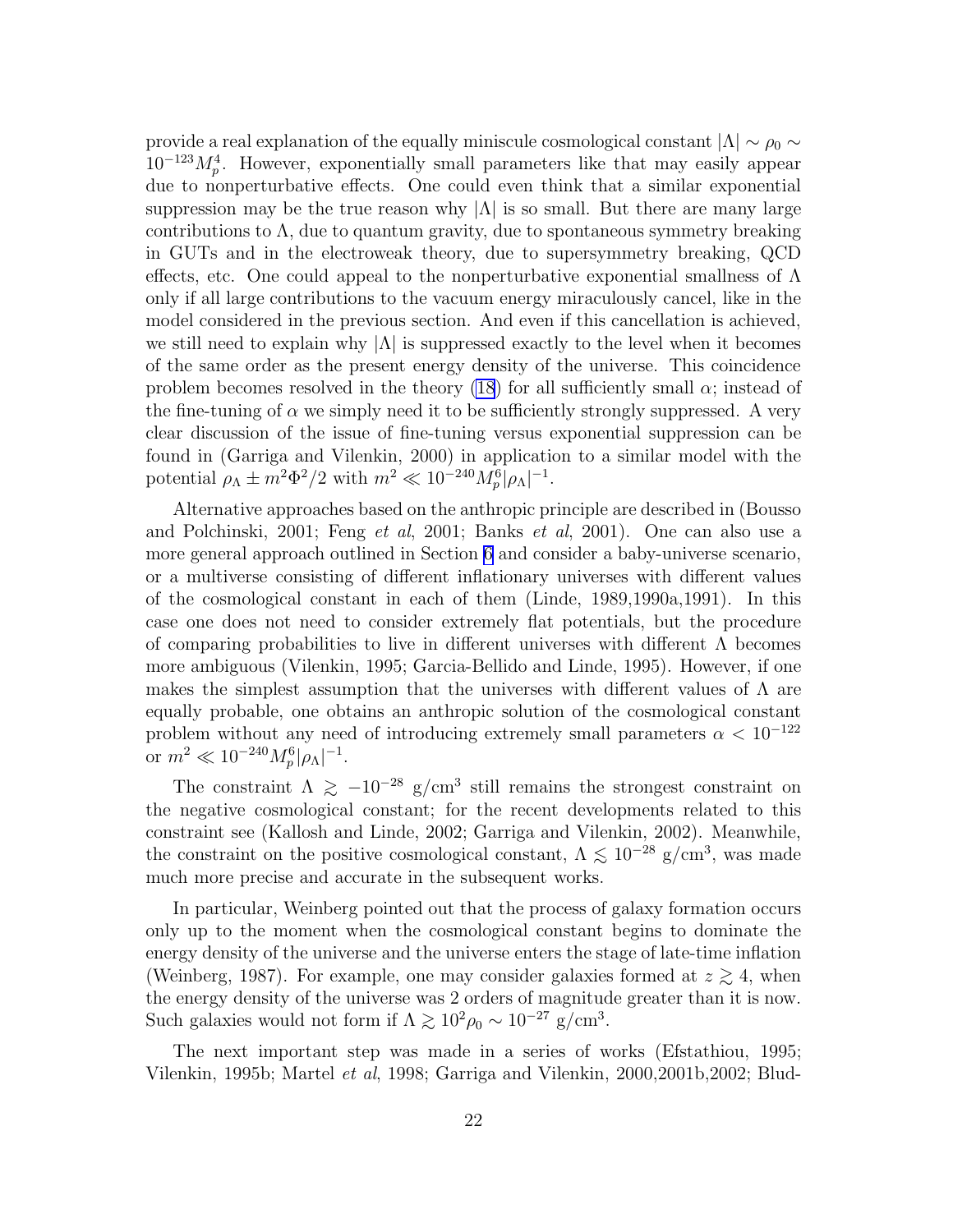<span id="page-22-0"></span>man and Roos, 2002). The authors considered not only our own galaxy, but all other galaxies that could harbor life of our type. This would include not only the existing galaxies but also the galaxies that are being formed at the present epoch. Since the energy density at later stages of the evolution of the universe becomes smaller, even a very small cosmological constant may disrupt the late-time galaxy formation, or may prevent the growth of existing galaxies. This allows to strengthen the constraint on the cosmological constant. According to (Martel *et al*, 1998), the probability that an astronomer in any of the universes would find the presently observed ratio  $\Lambda/\rho_0$  as small as 0.7 ranges from 5% to 12%, depending on various assumptions. For some models based on extended supergravity, the anthropic constraints can be strengthened even further (Kallosh and Linde, 2002).

## 9 Problem of calculating the probabilities

As we see, the anthropic principle can be extremely useful in resolving some of the most profound problems of modern physics. However, to make this principle more quantitative, one should find a proper way to calculate the probability to live in a universe of a given type. This step is not quite trivial. One may consider the probability of quantum creation of the universe 'from nothing' (Hartle and Hawking, 1983; Linde, 1984a; Vilenkin, 1984), or the results of the 'baby universe' theory (Coleman, 1988a,1988b), or the results based on the theory of the selfreproduction of the universe and quantum cosmology (Linde *et al*, 1994; Garcia-Bellido *et al*, 1994; Vilenkin, 1995; Vanchurin *et al*, 2000; Garcia-Bellido and Linde, 1995; Linde and Mezhlumian, 1996; Garriga and Vilenkin, 2001). Unfortunately, these methods are based on different assumptions, and the results of some of these works significantly differ from each other. This may be just a temporary setback. For example, in our opinion, an interpretation of Euclidean quantum gravity used in (Hartle and Hawking, 1983, Coleman, 1988a,1988b) is not quite convincing. The method proposed in (Turok, 2002) is basically equivalent to the investigation of the probability distribution in comoving coordinates  $P_c(\phi, t)$  (Linde, 1990a). This approach ignores information about most of the observers living in our universe, so it can hardly have any relation to the standard anthropic considerations and misses the effect of the self-reproduction of the universe. An investigation of creation of the universe 'from nothing' (Linde, 1984a; Vilenkin, 1984) can be very useful, but I believe that it should be considered only as a part of the more general approach based on the stochastic approach to inflation.

It is more difficult to make a definite choice between the different answers provided by the different methods of interpretation of the results obtained by the stochastic approach to inflation (Starobinsky, 1986; Linde *et al*, 1994; Garcia-Bellido *et al*, 1994; Vilenkin, 1995; Garcia-Bellido and Linde, 1995; Linde and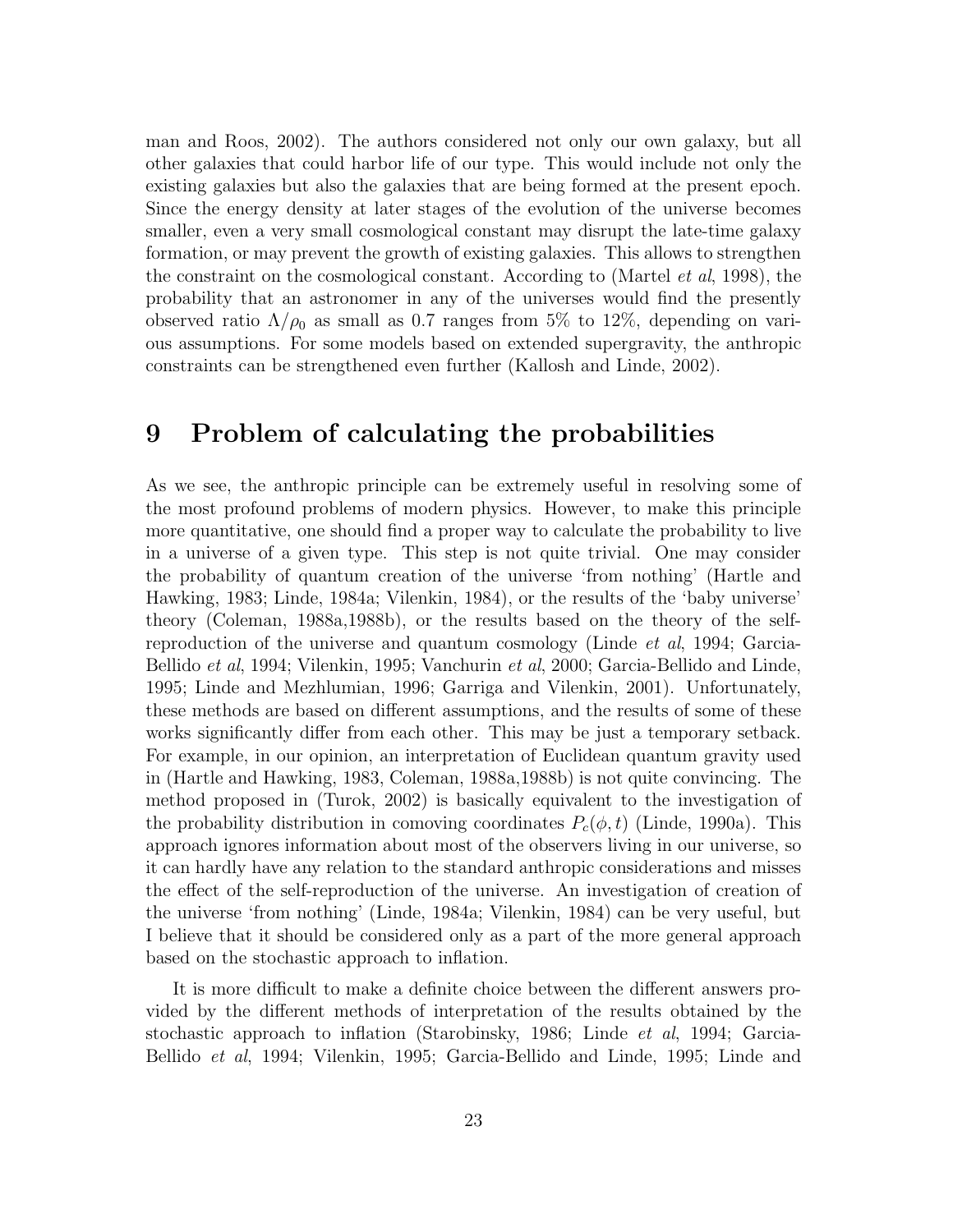Mezhlumian, 1996; Vanchurin *et al*, 2000; Garriga and Vilenkin, 2001a). We believe that all of these different answers in a certain sense are correct; it is the choice of the questions that remains problematic.

To explain our point of view, let us study an example related to demographics. One may want to know what is the average age of a person living now on the Earth. In order to find it, one should take the sum of the ages of all people and divide it by their total number. Naively, one could expect that the result of the calculation should be equal to  $1/2$  of the life expectancy. However, the actual result will be much smaller. Because of the exponential growth of the population, the main contribution to the average age will be given by very young people. Both answers (the average age of a person, and a half of the life expectancy) are correct despite the fact that they are different. None of these answers is any better; they are different because they address different questions. Economists may want to know the average age in order to make their projections. Meanwhile each of us, as well as the people from the insurance industry, may be more interested in the life expectancy.

Similarly, the calculations performed in (Linde *et al*, 1994; Garcia-Bellido *et al*, 1994; Vilenkin, 1995; Garcia-Bellido and Linde, 1995; Linde and Mezhlumian, 1996; Vanchurin *et al*, 2000; Garriga and Vilenkin, 2001a) dissect all possible outcomes of the evolution of the universe (or the multiverse) in many different ways. (Unlike the method suggested in (Turok, 2002), these methods cover the whole universe rather that its infinitesimally small part.) Each of these ways is quite legitimate and leads to correct results, but some additional input is required in order to understand which of these results, if any, is most closely related to the anthropic principle.

In the meantime one may take a pragmatic point of view and consider this investigation as a kind of 'theoretical experiment.' We may try to use probabilistic considerations in a trial-and-error approach. If we get unreasonable results, this may serve as an indication that we are using quantum cosmology incorrectly. However, if some particular proposal for the probability measure will allow us to solve certain problems which could not be solved in any other way, then we will have a reason to believe that we are moving in the right direction. But we are not sure that any real progress in this direction can be reached and we will be able to learn how to calculate the probability to live in one of the many universes without having a good idea of what is life and what is consciousness (Linde, 1990a; Garcia-Bellido and Linde, 1995; Linde and Mezhlumian, 1996; Linde *et al*, 1996).

A healthy scientific conservatism usually forces us to disregard all metaphysical subjects that seem unrelated to our research. However, in order to make sure that this conservatism is really healthy, from time to time one should take a risk to abandon some of the standard assumptions. This may allow us either to reaffirm our previous position, or to find some possible limitations of our earlier point of view.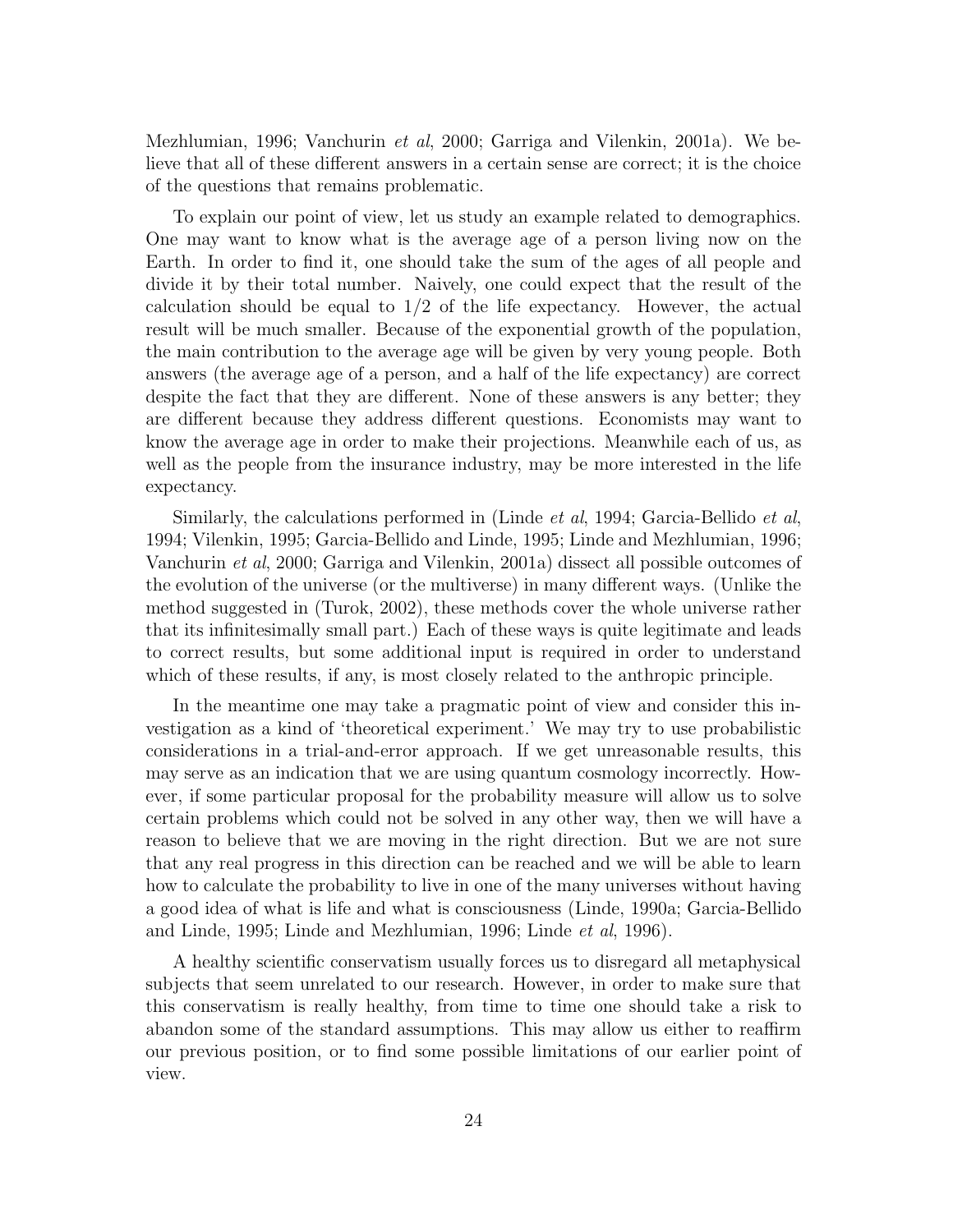#### <span id="page-24-0"></span>10 Does consciousness matter?

A good starting point for our brief discussion of consciousness is quantum cosmology, the theory that tries to unify cosmology and quantum mechanics.

If quantum mechanics is universally correct, then one may try to apply it to the universe in order to find its wave function. This would allow us find out which events are probable and which are not. However, it often leads to paradoxes. For example, the essence of the Wheeler-DeWitt equation (DeWitt, 1967), which is the Schrödinger equation for the wave function of the universe, is that this wave function *does not depend on time*, since the total Hamiltonian of the universe, including the Hamiltonian of the gravitational field, vanishes identically. This result was obtained in 1967 by Bryce DeWitt. Therefore if one would wish to describe the evolution of the universe with the help of its wave function, one would be in trouble: *The universe as a whole does not change in time*.

The resolution of this paradox suggested by Bryce DeWitt is rather instructive (DeWitt, 1967). The notion of evolution is not applicable to the universe as a whole since there is no external observer with respect to the universe, and there is no external clock that does not belong to the universe. However, we do not actually ask why the universe *as a whole* is evolving. We are just trying to understand our own experimental data. Thus, a more precisely formulated question is *why do we see* the universe evolving in time in a given way. In order to answer this question one should first divide the universe into two main pieces: i) an observer with his clock and other measuring devices and ii) the rest of the universe. Then it can be shown that the wave function of the rest of the universe does depend on the state of the clock of the observer, i.e. on his 'time'. This time dependence in some sense is 'objective': the results obtained by different (macroscopic) observers living in the same quantum state of the universe and using sufficiently good (macroscopic) measuring apparatus agree with each other.

Thus we see that without introducing an observer, we have a dead universe, which does not evolve in time. This example demonstrates an unusually important role played by the concept of an observer in quantum cosmology. John Wheeler underscored the complexity of the situation, replacing the word *observer* by the word *participant*, and introducing such terms as a 'self-observing universe'.

Most of the time, when discussing quantum cosmology, one can remain entirely within the bounds set by purely physical categories, regarding an observer simply as an automaton, and not dealing with questions of whether he/she/it has consciousness or feels anything during the process of observation. This limitation is harmless for many practical purposes. But we cannot rule out the possibility that carefully avoiding the concept of consciousness in quantum cosmology may lead to an artificial narrowing of our outlook.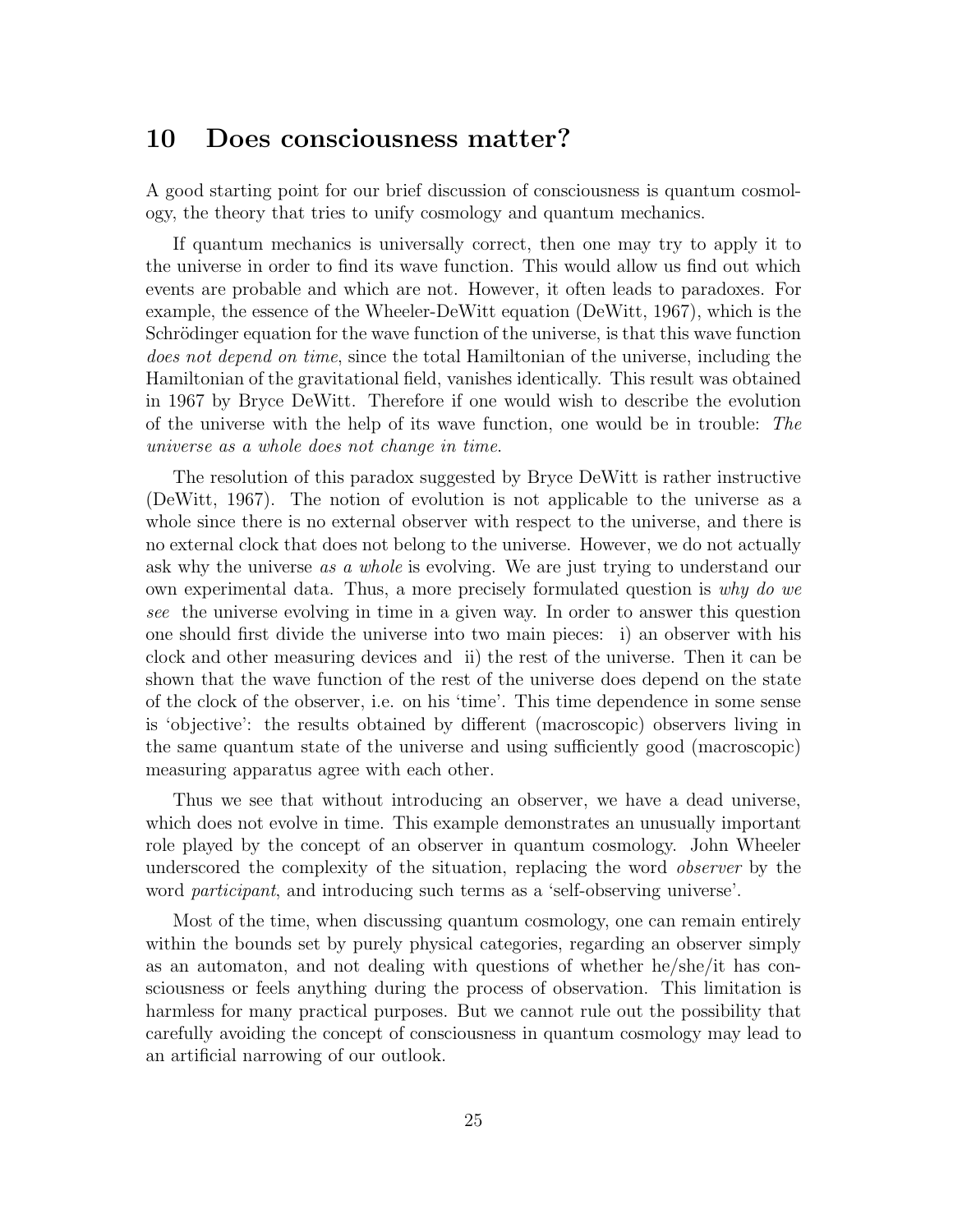Let us remember an example from the history of science that may be rather instructive in this respect. Prior to the invention of the general theory of relativity, space, time, and matter seemed to be three fundamentally different entities. Space was thought to be a kind of three-dimensional coordinate grid which, when supplemented by clocks, could be used to describe the motion of matter. Space-time possessed no intrinsic degrees of freedom, it played secondary role as a tool for the description of the truly substantial material world.

The general theory of relativity brought with it a decisive change in this point of view. Space-time and matter were found to be interdependent, and there was no longer any question which one of the two is more fundamental. Space-time was also found to have its own inherent degrees of freedom, associated with perturbations of the metric – gravitational waves. Thus, space can exist and change with time in the absence of electrons, protons, photons, etc.; in other words, in the absence of anything that had previously (i.e., prior to general relativity) been called matter. Of course, one can simply extend the notion of matter, because, after all, gravitons (the quanta of the gravitational field) are real particles living in our universe. On the other hand, the introduction of the gravitons provides us, at best, with a tool for an approximate (perturbative) description of the fluctuating geometry of spacetime. This is completely opposite to the previous idea that space-time is only a tool for the description of matter.

A more recent trend, finally, has been toward a unified geometric theory of all fundamental interactions, including gravitation. Prior to the end of the 1970's, such a program seemed unrealizable; rigorous theorems were proven on the impossibility of unifying spatial symmetries with the internal symmetries of elementary particle theory. Fortunately, these theorems were sidestepped after the discovery of supersymmetry and supergravity. In these theories, matter fields and space-time became unified within the general concept of superspace.

Now let us turn to consciousness. The standard assumption is that consciousness, just like space-time before the invention of general relativity, plays a secondary, subservient role, being just a function of matter and a tool for the description of the truly existing material world. But let us remember that our knowledge of the world begins not with matter but with perceptions. I know for sure that my pain exists, my 'green' exists, and my 'sweet' exists. I do not need any proof of their existence, because these events are a part of me; everything else is a theory. Later we find out that our perceptions obey some laws, which can be most conveniently formulated if we assume that there is some underlying reality beyond our perceptions. This model of material world obeying laws of physics is so successful that soon we forget about our starting point and say that matter is the only reality, and perceptions are nothing but a useful tool for the description of matter. This assumption is almost as natural (and maybe as false) as our previous assumption that space is only a mathematical tool for the description of matter. We are substituting *reality*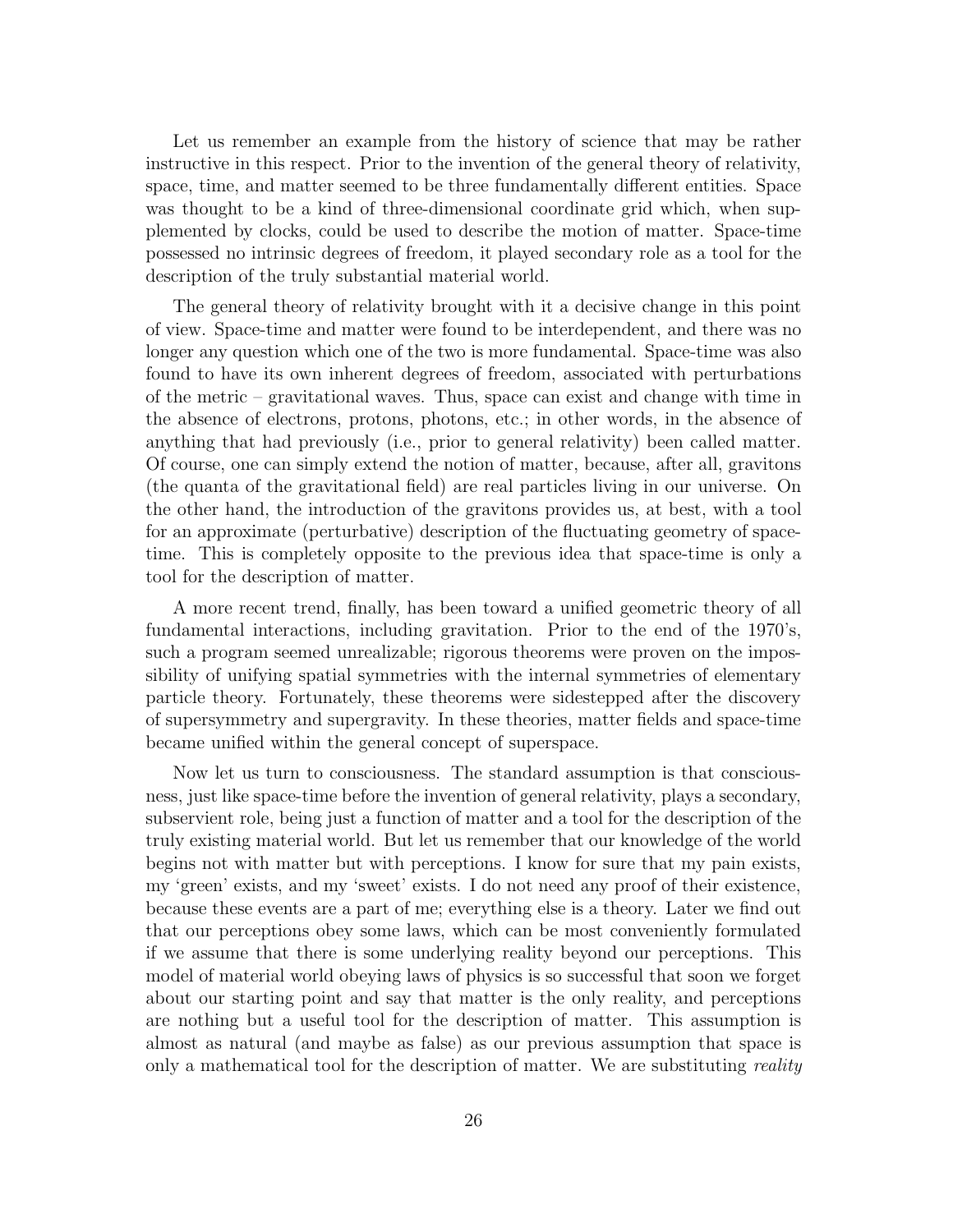<span id="page-26-0"></span>of our feelings by the successfully working *theory* of an independently existing material world. And the theory is so successful that we almost never think about its possible limitations.

Guided by the analogy with the gradual change of the concept of space-time, we would like to take a certain risk and formulate several questions to which we do not yet have the answers (Linde, 1990a; Page, 2002):

Is it possible that consciousness, like space-time, has its own intrinsic degrees of freedom, and that neglecting these will lead to a description of the universe that is fundamentally incomplete? What if our perceptions are as real (or maybe, in a certain sense, are even more real) than material objects? What if my red, my blue, my pain, are really existing objects, not merely reflections of the really existing material world? Is it possible to introduce a 'space of elements of consciousness,' and investigate a possibility that consciousness may exist by itself, even in the absence of matter, just like gravitational waves, excitations of space, may exist in the absence of protons and electrons?

Note, that the gravitational waves usually are so small and interact with matter so weakly that we did not find any of them as yet. However, their existence is absolutely crucial for the consistency of our theory, as well as for our understanding of certain astronomical data. Could it be that consciousness is an equally important part of the consistent picture of our world, despite the fact that so far one could safely ignore it in the description of the well studied physical processes? Will it not turn out, with the further development of science, that the study of the universe and the study of consciousness are inseparably linked, and that ultimate progress in the one will be impossible without progress in the other?

Instead of discussing these issues here any further, we will return back to a more solid ground and concentrate on the consequences of eternal inflation and the multiverse theory that do not depend on the details of their interpretation. As an example, we will discuss here two questions that for a long time were considered too complicated and metaphysical. We will see that the concept of the multiverse will allow us to propose possible answers to these questions.

### 11 Why is mathematics so efficient?

There is an old problem that bothered many people thinking about the foundations of mathematics: Why is mathematics so efficient in helping us to describe our world and predict its evolution?

This question arises at the moment when one introduces numbers and uses them to count. Then a similar question appears when one introduces calculus and uses it to describe the motion of the planets. Somehow there are some rules that help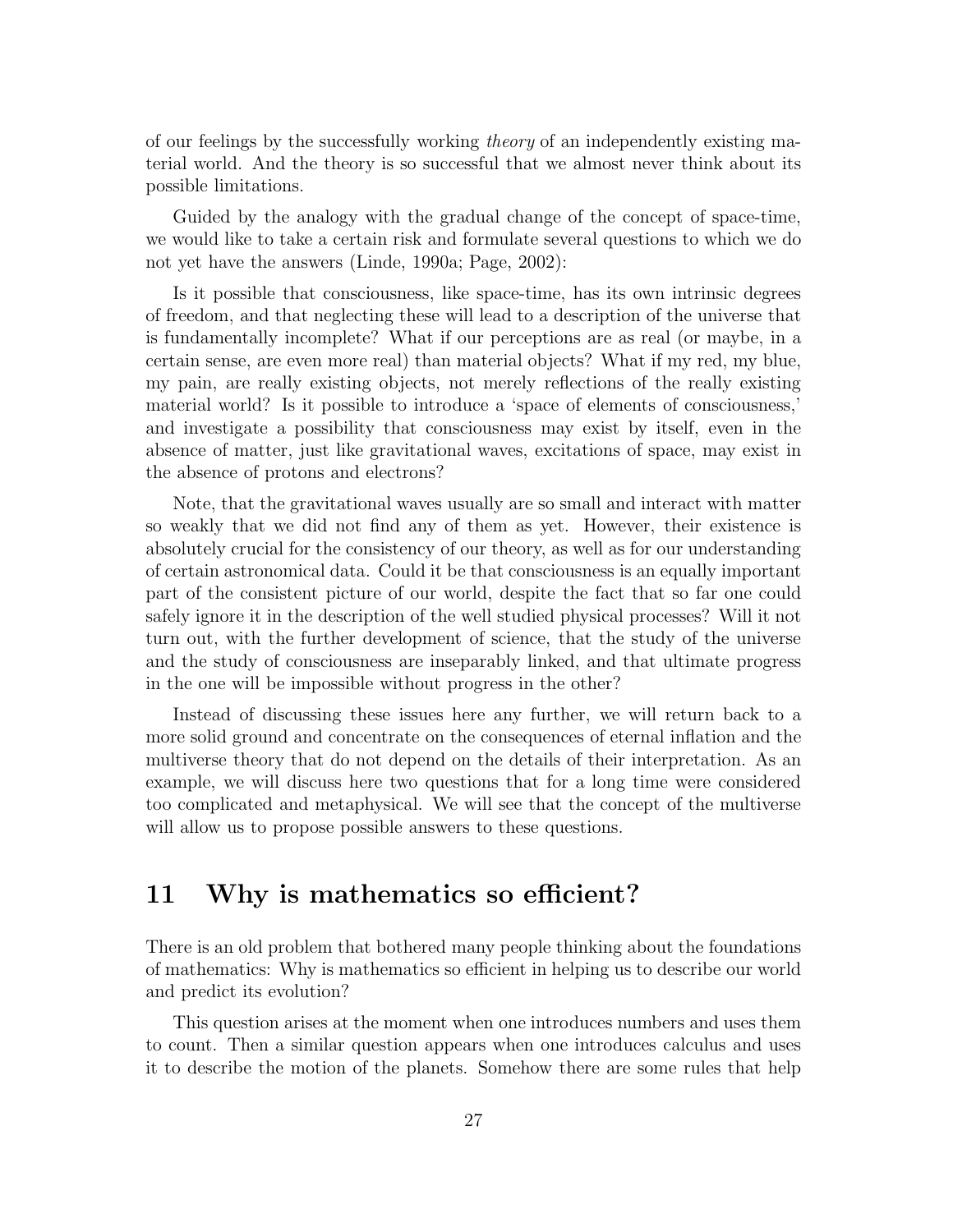us to operate with mathematical symbols and relate the results of these operations to the results of our observations. Why does it work so well?

Of course, one could always respond that it is just so. But let us consider several other questions of a similar type. Why is our universe so large? Why parallel lines do not intersect? Why different parts of the universe look so similar? Thirty years ago such questions would look too metaphysical to be considered seriously. Now we know that inflationary cosmology provides a possible answer to all of these questions. Let us try it again.

Before we do it, we should give at least one example of a universe where mathematics would be inefficient. Here it is. Suppose the universe can be in a stable or metastable vacuum state with a Planckian density  $\rho \sim M_p^4 \sim 10^{94}$  g/cm<sup>3</sup>. According to quantum gravity, quantum fluctuations of space-time curvature in this regime are of the same order as the curvature itself. In simple terms, this means that the rulers are bending, shrinking and extending in a chaotic and unpredictable way due to quantum fluctuations, and this happens faster than one can measure the distance. The clocks are destroyed faster than one can measure the time. All records about the previous events become erased, so one cannot remember anything, record it, make a prediction and compare the prediction with experimental results.

A similar situations occurs in a typical non-inflationary closed universe. There is only one natural parameter of dimension of length in quantum gravity,  $l_p = M_p^{-1}$ , and only one natural parameter of dimension of energy density,  $\rho_p = M_p^4$ . If one considers a typical closed universe of a typical initial size  $l_p$  with a typical initial density  $\rho_p$ , one can show that its total lifetime until it collapses is  $t \sim t_p =$  $M_p^{-1} \sim 10^{-43}$  seconds, and throughout all of its short history the energy density remains of the order of  $M_p^4$  or greater. Such a universe can incorporate just a few elementary particles (Linde, 1990a), so one cannot live there, cannot build any measuring devices, record any events and use mathematics to describe events in such a universe.

In the cases described above, mathematics would be rather inefficient because it would not help anybody to relate different things and processes to each other. More generally, if the laws of physics inside some parts of the universe disallow formation of stable long-living structures, then mathematics will not be very useful there, and there will be no observers (long-living conscious beings capable of remembering and thinking) who would be able to tell us about it.

Fortunately, among all possible domains of the universe (or among all possible universes) there are some domains where inflation is possible. Energy density inside such domain gradually drops down many orders of magnitude below  $M_p^4$ . These domains become exponentially large and can live for an exponentially long time. Our life is possible only in those exponentially large domains (or universes)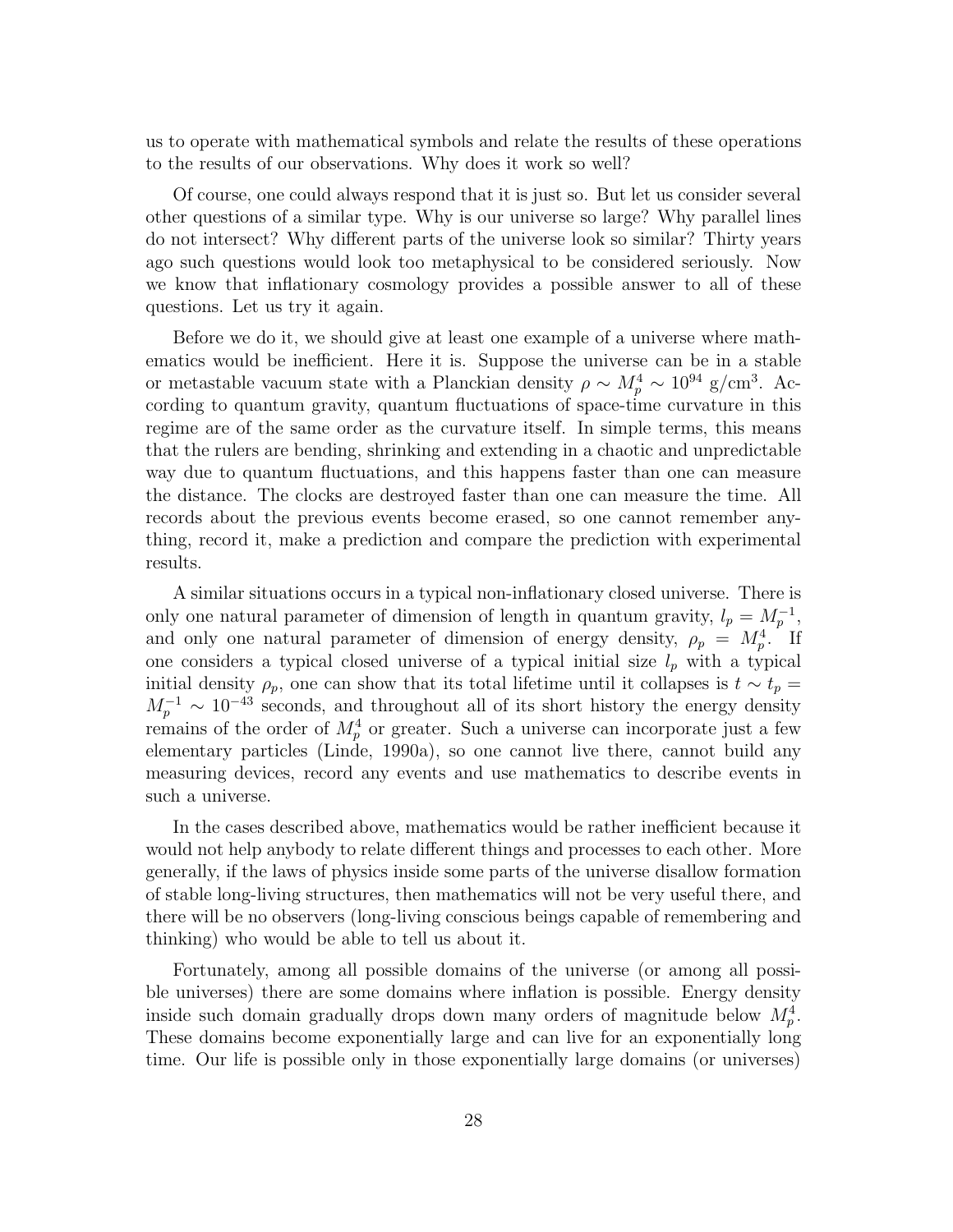<span id="page-28-0"></span>where the laws of physics allow formation of stable long-living structures. The very concept of stability implies existence of mathematical relations that can be used for the long-term predictions. The rapid development of the human race became possible only because we live in the universe where the long-term predictions are so useful and efficient that they allow us to survive in the hostile environment and win in the competition with other species.

To summarize, in the context of the multiverse theory, one can consider all possible universes with all possible laws of physics and mathematics. Among all possible universes, we can live only in those where mathematics is efficient.

### 12 Why quantum?

Now we will discuss the famous Wheeler's question: Why quantum?

Before doing so, I would like to remember the question often asked by Zeldovich: Do we have any experimental evidence of proton instability and baryon non-conservation?

In accordance to the unified theories of weak, strong and electromagnetic interactions, protons and other baryons can be unstable. They can decay to leptons. But the decay rate is so small that we still did not find any direct evidence of the proton instability. People were watching protons in thousands of tons of water, and did not find any of them decaying. Thus the simple-minded answer to Zeldovich's question would be "No."

However, the true answer is different. To make it sound a little bit more challenging, I will formulate it in a way slightly different from the formulation used by Zeldovich, but conveying the same basic idea.

*The main experimental evidence of the baryon number non-conservation is provided by the fact that parallel lines do not intersect.*

What? Is it a joke? What is the relation?

Well, the fact that the parallel lines do not intersect and remain parallel to each other is a consequence of the spatial flatness of the universe. In a closed universe the parallel line would intersect, in an open universe they would diverge at infinity. The only known explanation of the flatness of the universe is provided by inflationary cosmology. This theory implies that at the end of the exponential expansion of the universe, the number density of all elementary particles becomes vanishingly small.

All matter surrounding us was produced due to the decay of the scalar field after inflation (Dolgov and Linde, 1982; Abbott *et al*, 1982; Kofman *et al*, 1994,1997; Felder *et al*, 2001). The density of protons in our part of the universe is much greater than the density of antiprotons. This means that at the present time the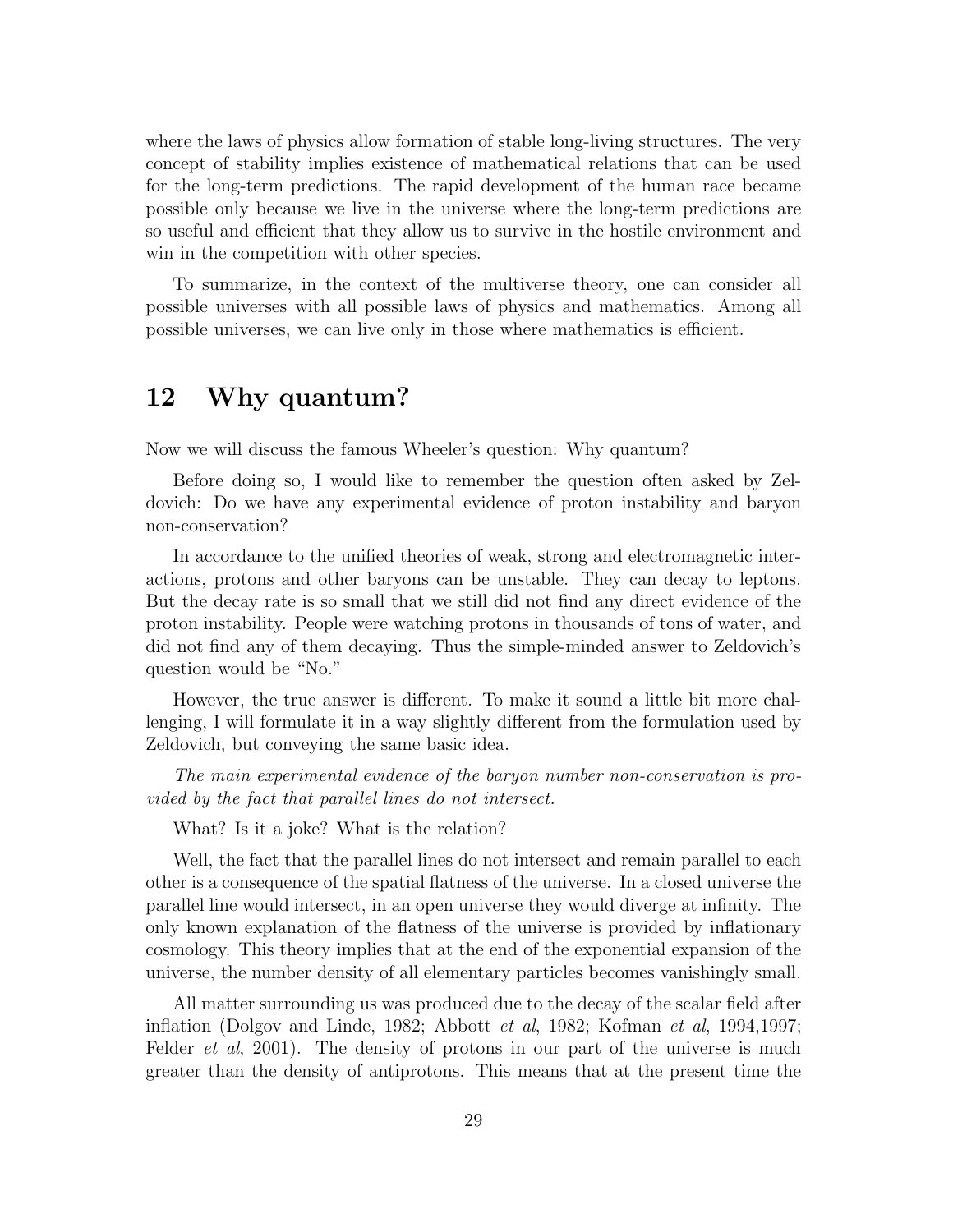total baryon number density is not zero. It would be impossible to produce these baryons from the post-inflationary state with the vanishing baryon density if the baryon number were conserved.

Thus, the only available explanation of the observed flatness and homogeneity of the universe requires baryon number non-conservation. In this sense, the fact that the parallel lines do not intersect is an observational evidence of the proton instability.

This is a strange and paradoxical logic, but we must get used to it if we want to understand the properties of our universe.

Now let us return to Wheeler's question. At the first glance, this question is so deep and metaphysical that we are not going to know the answer any time soon. However, in my opinion, the answer is pretty simple.

The only known way to explain why our universe is so large, flat, homogeneous and isotropic requires inflation. As we just said, after inflation the universe becomes empty. All matter in the universe was produced due to *quantum* processes after the end of inflation. All galaxies were produced by *quantum fluctuations* generated at the last stages of inflation. There would be no galaxies and no matter in our universe if not for the *quantum effects*. One can formulate this result in the following way:

*Without inflation, our universe would be ugly. Without quantum, our universe would be empty.*

But there is something else here. As we already discussed in Section [4,](#page-7-0) *quantum* fluctuations lead to the eternal process of self-reproduction of the inflationary universe.

*Quantum effects combined with inflation make the universe infinitely large and immortal.*

This provides a possible answer to Wheeler's question.

Isn't it amazing that different, apparently unrelated things can match together to form a beautiful and self-consistent pattern? Are we uncovering the universal truth or simply allow this beauty to deceive us? This is one of the questions that will remain with us for some time. We need to move carefully and slowly, constantly keeping in touch with solid and well established facts, but from time to time allowing ourselves to satisfy our urge to speculate, following the steps of John Wheeler.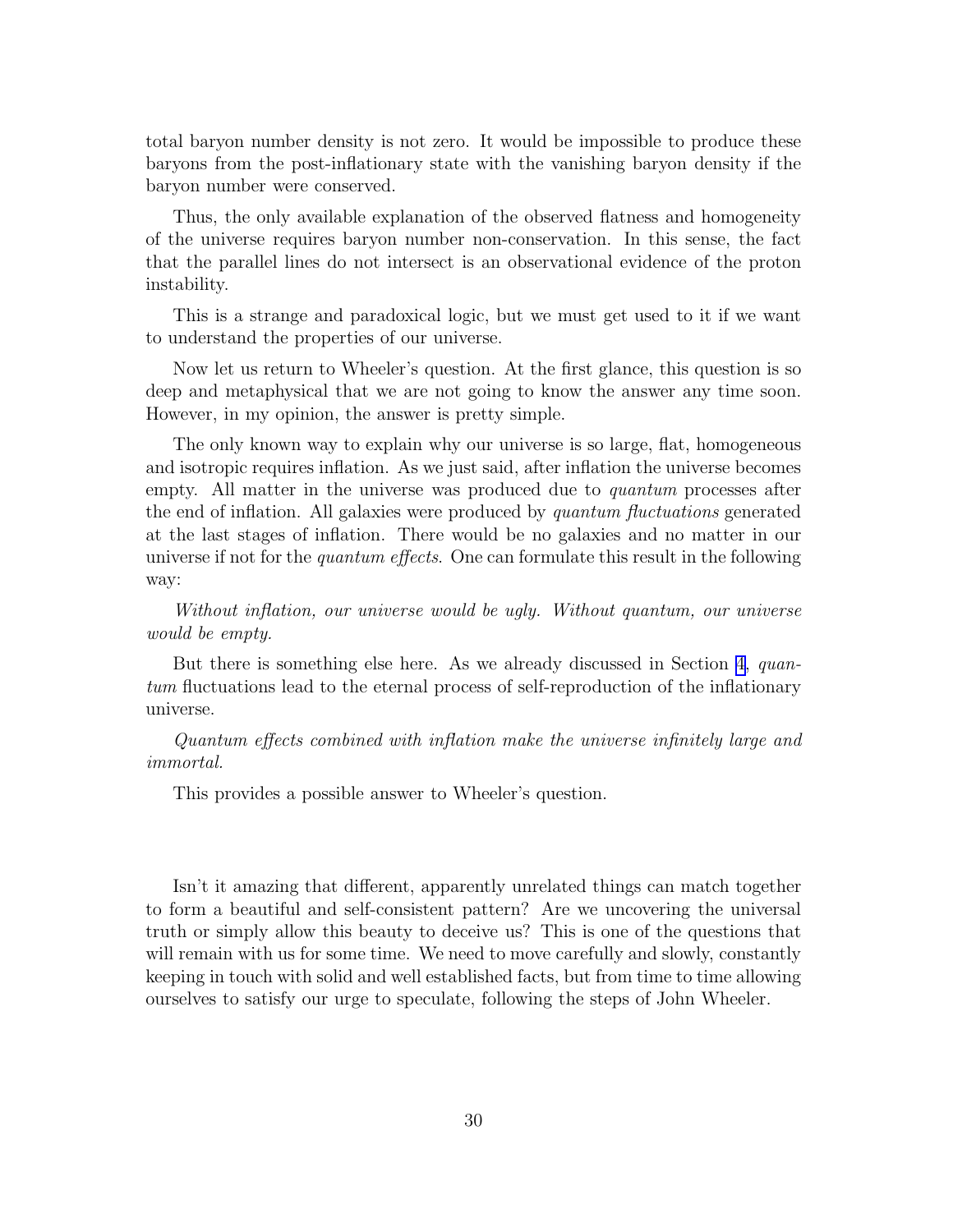## References

Abbott, L. F., Farhi, E. and Wise, M. B. (1982) "Particle Production In The New Inflationary Cosmology," Phys. Lett. B 117, 29.

Albrecht, A. and Steinhardt, P. J. (1982) "Cosmology For Grand Unified Theories With Radiatively Induced Symmetry Breaking," Phys. Rev. Lett. 48, 1220.

Antoniadis, I., Arkani-Hamed, N., Dimopoulos, S. and Dvali, G. R. (1998) "New dimensions at a millimeter to a Fermi and superstrings at a TeV," Phys. Lett. B 436, 257[[arXiv:hep-ph/9804398\]](http://arXiv.org/abs/hep-ph/9804398).

Arkani-Hamed, N., Dimopoulos, S. and Dvali, G. R. (1998) "The hierarchy problem and new dimensions at a millimeter," Phys. Lett. B 429, 263 [\[arXiv:hep](http://arXiv.org/abs/hep-ph/9803315)[ph/9803315\]](http://arXiv.org/abs/hep-ph/9803315).

Arkani-Hamed, N., Dimopoulos, S., Dvali, G. R. and Kaloper, N. (2000) "Manyfold universe," JHEP 0012, 010[[arXiv:hep-ph/9911386\]](http://arXiv.org/abs/hep-ph/9911386).

Banks, T. (1988) "Prolegomena To A Theory Of Bifurcating Universes," Nucl. Phys. B 309, 493.

Banks, T., Dine, M., and Motl, L. (2001) "On anthropic solutions of the cosmological constant problem," JHEP 0101, 031[[arXiv:hep-th/0007206\]](http://arXiv.org/abs/hep-th/0007206).

Bardeen, J. M., Steinhardt, P. J. and Turner, M. S. (1983) "Spontaneous Creation Of Almost Scale - Free Density Perturbations In An Inflationary Universe," Phys. Rev. D 28, 679.

Barrow,J. D. and Tipler, F. J. (1986) *The Anthropic Cosmological Principle*, Oxford University Press, New York.

Bludman, S. A. and Roos, M. (2002) "Quintessence cosmology and the cosmic coincidence," Phys. Rev. D 65, 043503 [\[arXiv:astro-ph/0109551\]](http://arXiv.org/abs/astro-ph/0109551).

Borde, A., Guth, A. H. and Vilenkin, A. (2001) "Inflation is not past-eternal," [arXiv:gr-qc/0110012](http://arXiv.org/abs/gr-qc/0110012).

Bousso, R. and Polchinski, J. (2000) "Quantization of four-form fluxes and dy-namical neutralization of the cosmological constant," JHEP 0006, 006 [\[arXiv:hep](http://arXiv.org/abs/hep-th/0004134)[th/0004134\]](http://arXiv.org/abs/hep-th/0004134).

Coleman, S. R. (1988a) "Black Holes As Red Herrings: Topological Fluctuations And The Loss Of Quantum Coherence," Nucl. Phys. B **307**, 867.

Coleman, S. R. (1988b) "Why There Is Nothing Rather Than Something: A Theory Of The Cosmological Constant," Nucl. Phys. B 310, 643.

DeWitt, B. S. (1967) "Quantum Theory Of Gravity. 1. The Canonical Theory," Phys. Rev. 160, 1113 (1967).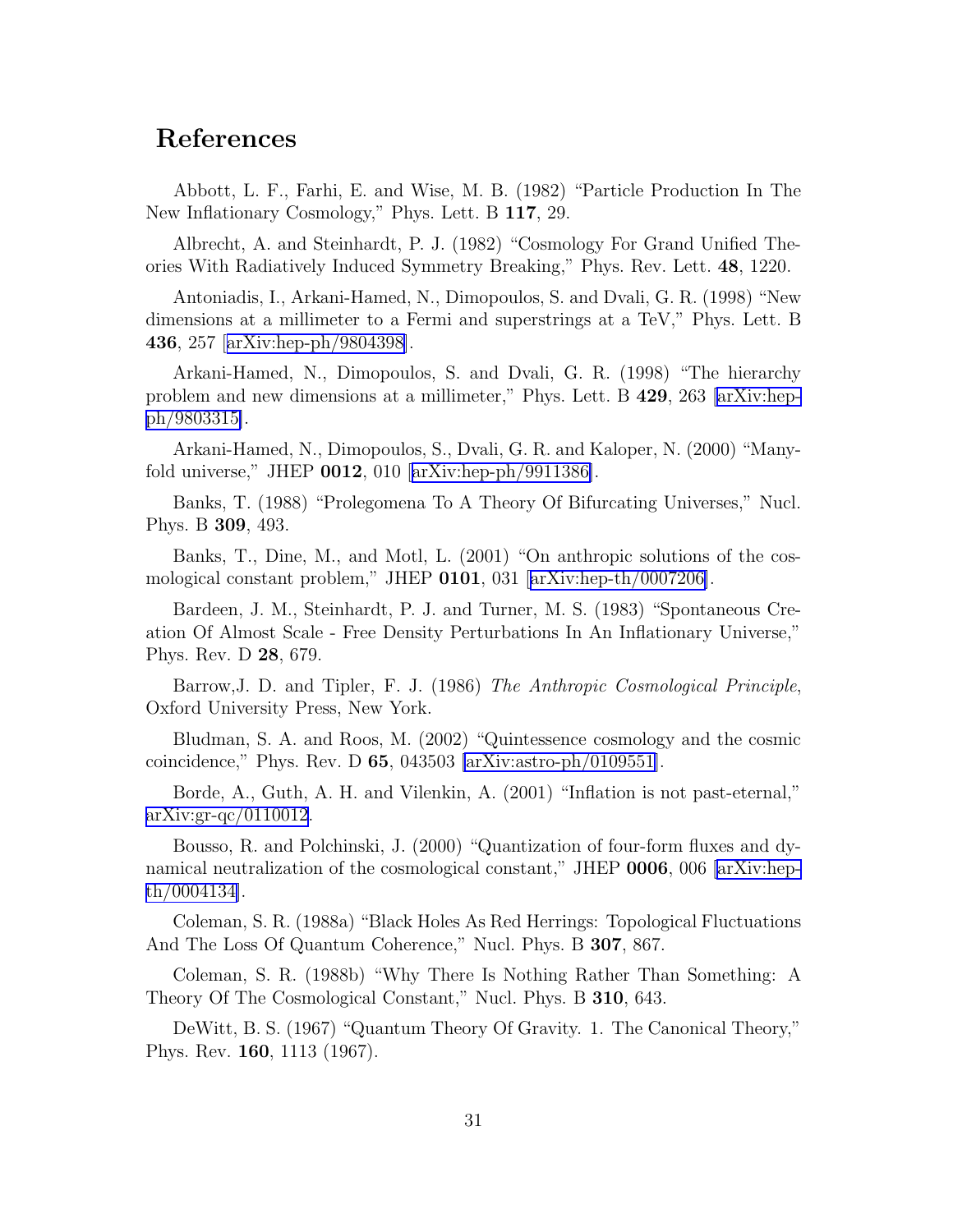Dolgov, A. D. and Linde, A. D. (1982) "Baryon Asymmetry In Inflationary Universe," Phys. Lett. B 116, 329.

Donoghue, J. F. (2000) "Random values of the cosmological constant," JHEP 0008, 022 [\[arXiv:hep-ph/0006088](http://arXiv.org/abs/hep-ph/0006088)].

Efstathiou, G. (1995) M.N.R.A.S. 274, L73.

Felder, G., Garcia-Bellido, J., P. B. Greene, Kofman, L., Linde, A. D. and Tkachev, I. (2001) "Dynamics of symmetry breaking and tachyonic preheating," Phys. Rev. Lett. 87, 011601, [hep-ph/0012142](http://arXiv.org/abs/hep-ph/0012142).

Feng, J. L., March-Russell, J., Sethi, S. and Wilczek, F. (2001) "Saltatory relaxation of the cosmological constant," Nucl. Phys. B 602, 307[[arXiv:hep-th/0005276\]](http://arXiv.org/abs/hep-th/0005276).

Garcia-Bellido, J., Linde, A. D. and Linde, D. A. (1994) "Fluctuations of the gravitational constant in the inflationary Brans-Dicke cosmology," Phys. Rev. D 50, 730[[arXiv:astro-ph/9312039](http://arXiv.org/abs/astro-ph/9312039)].

Garcia-Bellido, J. and Linde, A. D. (1995) "Stationarity of inflation and predictions of quantum cosmology," Phys. Rev. D 51, 429[[arXiv:hep-th/9408023\]](http://arXiv.org/abs/hep-th/9408023).

Garriga, J. and Vilenkin, A. (2000), "On likely values of the cosmological constant," Phys. Rev. D 61, 083502 [\[arXiv:astro-ph/9908115\]](http://arXiv.org/abs/astro-ph/9908115).

Garriga, J. and Vilenkin, A. (2001a), "A prescription for probabilities in eternal inflation," Phys. Rev. D 64, 023507[[arXiv:gr-qc/0102090](http://arXiv.org/abs/gr-qc/0102090)].

Garriga, J. and Vilenkin, A. (2001b), "Solutions to the cosmological constant problems," Phys. Rev. D 64, 023517[[arXiv:hep-th/0011262\]](http://arXiv.org/abs/hep-th/0011262).

Garriga, J. and Vilenkin, A. (2002) "Testable anthropic predictions for dark energy," [arXiv:astro-ph/0210358](http://arXiv.org/abs/astro-ph/0210358).

Giddings, S. B. and Strominger, A. (1988) "Loss Of Incoherence And Determination Of Coupling Constants In Quantum Gravity," Nucl. Phys. B 307, 854.

Giddings, S. B. and Strominger, A. (1989) "Baby Universes, Third Quantization And The Cosmological Constant," Nucl. Phys. B 321, 481.

Guth, A. H. (1981) "The Inflationary Universe: A Possible Solution To The Horizon And Flatness Problems," Phys. Rev. D 23, 347.

Guth, A. H. and S. Y. Pi (1982) "Fluctuations In The New Inflationary Universe," Phys. Rev. Lett. 49, 1110.

Hawking, S. W. (1982) "The Development Of Irregularities In A Single Bubble Inflationary Universe," Phys. Lett. B 115, 295.

Hawking, S. W. (1984) "The Cosmological Constant Is Probably Zero," Phys. Lett. B 134, 403.

Hartle, J. B. and Hawking, S. W. (1983). "Wave Function Of The Universe,"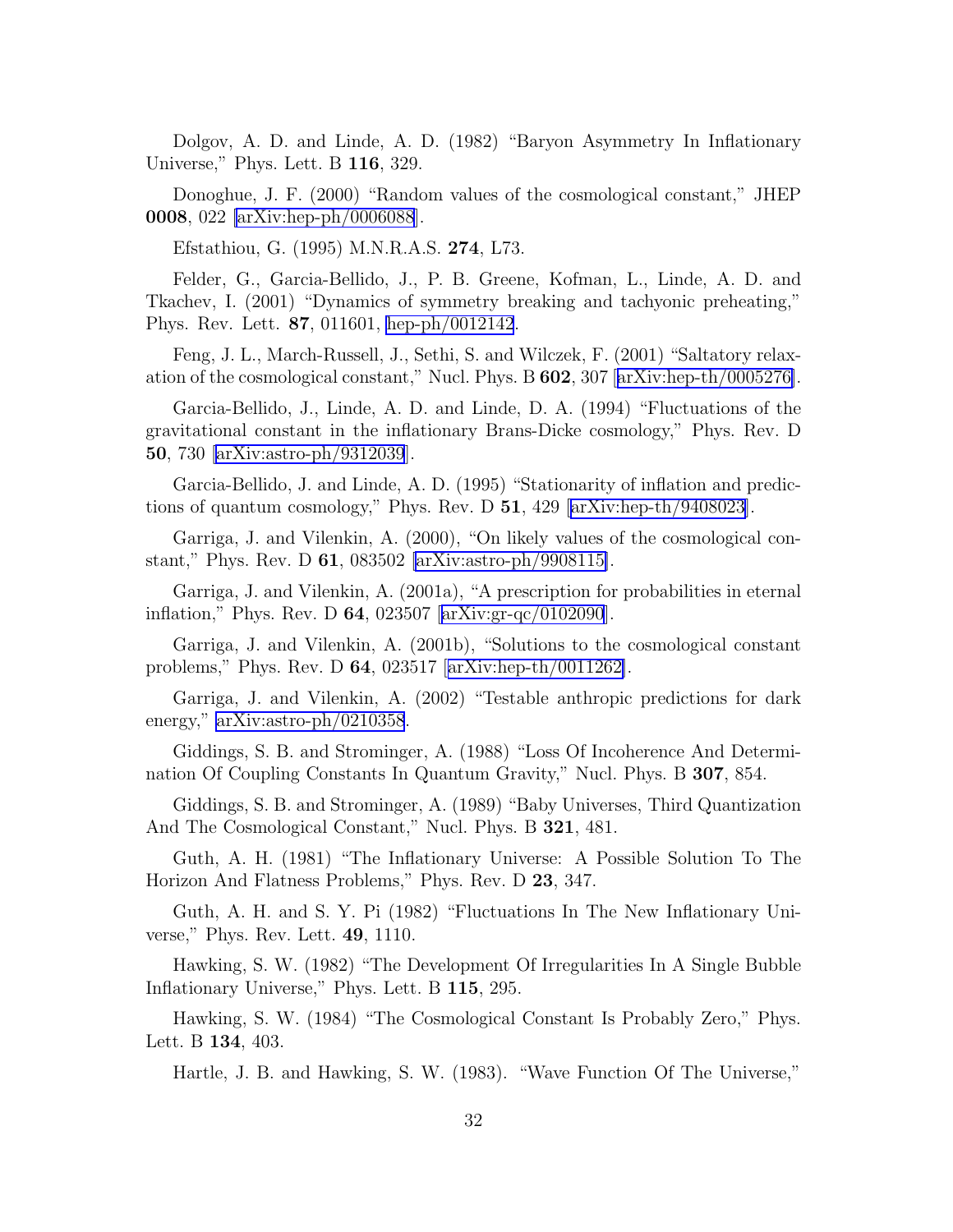Phys. Rev. D 28, 2960

Kallosh, R. and Linde, A. D. (2002) "M-theory, cosmological constant and anthropic principle," [arXiv:hep-th/0208157](http://arXiv.org/abs/hep-th/0208157).

Kofman, L., Linde, A. D. and Starobinsky, A. A. (1994) "Reheating after inflation," Phys. Rev. Lett. 73, 3195[[arXiv:hep-th/9405187\]](http://arXiv.org/abs/hep-th/9405187).

Kofman, L., Linde, A. D. and Starobinsky, A. A. (1997) "Towards the theory of reheating after inflation," Phys. Rev. D 56, 3258 [\[arXiv:hep-ph/9704452](http://arXiv.org/abs/hep-ph/9704452)].

Kolb, E. W. and Turner, M. S. (1990) *The Early Universe*, Addison-Wesley, New York.

Linde, A. D. (1982a) "A New Inflationary Universe Scenario: A Possible Solution Of The Horizon, Flatness, Homogeneity, Isotropy And Primordial Monopole Problems," Phys. Lett. B 108, 389.

Linde, A. D. (1982b) "Nonsingular Regenerating Inflationary Universe," Print-82-0554 (Cambridge University).

Linde, A. D. (1982c) "Scalar Field Fluctuations In Expanding Universe And The New Inflationary Universe Scenario," Phys. Lett. B 116, 335 (1982).

Linde, A. D. (1983a) "The New Inflationary Universe Scenario," In: *The Very Early Universe*, ed. G.W. Gibbons, S.W. Hawking and S.Siklos, pp. 205-249 Cambridge University Press.

Linde, A. D. (1983b) "Chaotic Inflation," Phys. Lett. 129B, 177.

Linde, A. D. (1983c) "Inflation Can Break Symmetry In Susy," Phys. Lett. B 131, 330.

Linde, A. D. (1984a) "Quantum Creation Of The Inflationary Universe," Lett. Nuovo Cim. 39, 401.

Linde, A. D. (1984b) "The Inflationary Universe," Rep. Prog. Phys. 47, 925.

Linde, A. D. (1985) "The New Mechanism Of Baryogenesis And The Inflationary Universe," Phys. Lett. B 160, 243.

Linde, A. D. (1986a) "Eternally Existing Self-reproducing Chaotic Inflationary Universe," Phys. Lett. B 175, 395.

Linde, A. D. (1986b) "Inflation And Quantum Cosmology," Print-86-0888 (June 1986), in: *Three hundred years of gravitation*, (Eds.: Hawking, S.W. and Israel, W., Cambridge Univ. Press, 1987), 604-630.

Linde, A. D. (1987a) "Particle Physics and Inflationary Cosmology," Physics Today 40, 61.

Linde, A. D. (1987b) "Inflation And Axion Cosmology," Phys. Lett. B 201, 437 (1988).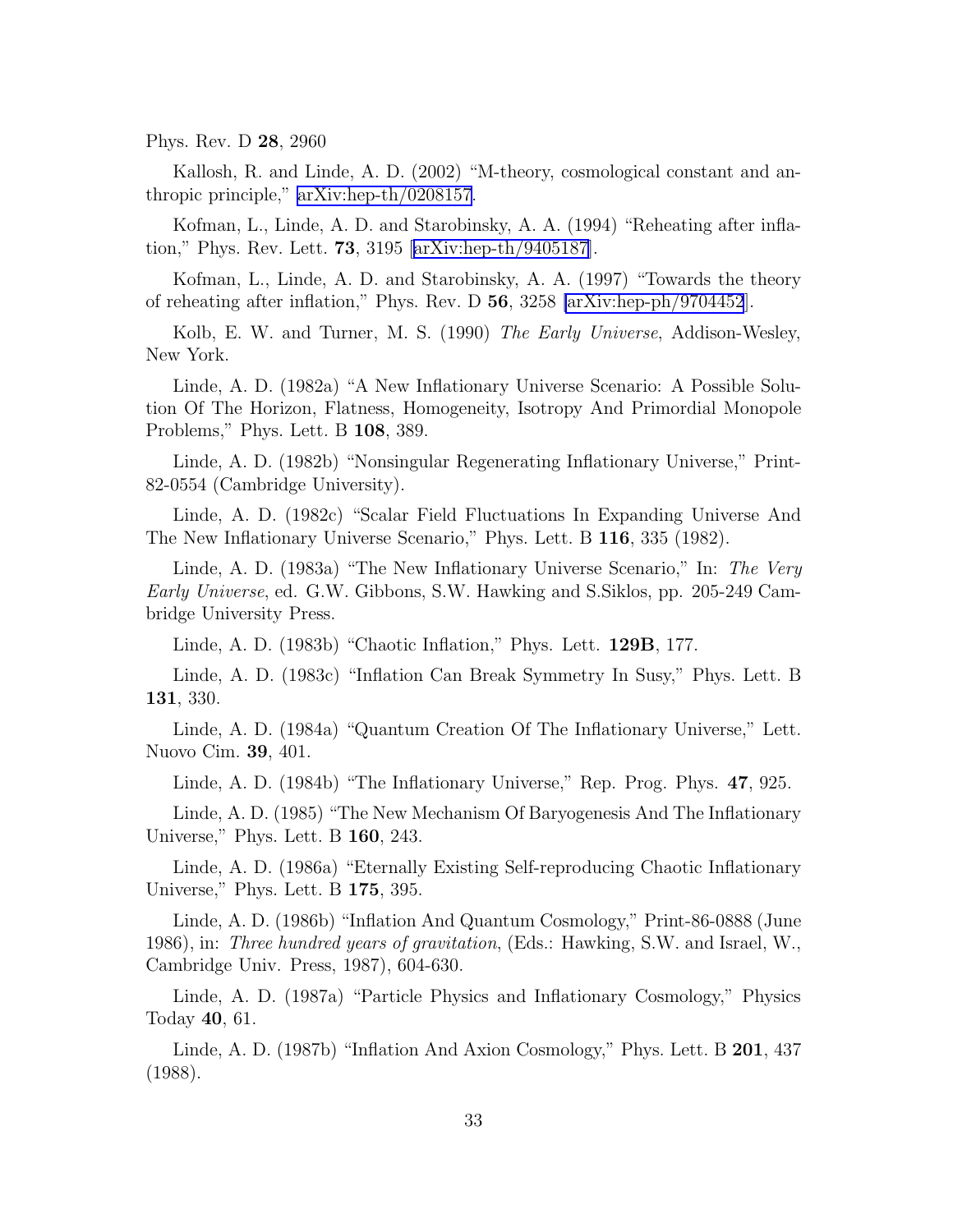Linde, A. D. (1988) "The Universe Multiplication And The Cosmological Constant Problem," Phys. Lett. B 200, 272.

Linde, A. D. (1989) "Life After Inflation And The Cosmological Constant Problem," Phys. Lett. B 227, 352.

Linde, A. D. (1990a) *Particle Physics and Inflationary Cosmology*, Harwood Academic Publishers, Chur, Switzerland.

Linde, A. D. (1990b) "Extended Chaotic Inflation And Spatial Variations Of The Gravitational Constant," Phys. Lett. B 238, 160.

Linde, A. D. (1991) "Inflation And Quantum Cosmology," Phys. Scripta T36, 30.

Linde, A. D. (1998) "Quantum creation of an open inflationary universe," Phys. Rev. D 58, 083514 [\[arXiv:gr-qc/9802038](http://arXiv.org/abs/gr-qc/9802038)].

Linde, A. D., Linde, D. A. and Mezhlumian, A. (1994) "From the Big Bang theory to the theory of a stationary universe," Phys. Rev. D 49, 1783[[arXiv:gr](http://arXiv.org/abs/gr-qc/9306035)[qc/9306035\]](http://arXiv.org/abs/gr-qc/9306035).

Linde, A. D., Linde, D. A. and Mezhlumian, A. (1996) "Nonperturbative Amplifications of Inhomogeneities in a Self-Reproducing Universe," Phys. Rev. D 54, 2504 [\[arXiv:gr-qc/9601005\]](http://arXiv.org/abs/gr-qc/9601005).

Linde, A. D. and Mezhlumian, A. (1996) "On Regularization Scheme Dependence of Predictions in Inflationary Cosmology," Phys. Rev. D 53, 4267[[arXiv:gr](http://arXiv.org/abs/gr-qc/9511058)[qc/9511058\]](http://arXiv.org/abs/gr-qc/9511058).

Linde, A. D. and Zelnikov, M. I. (1988) "Inflationary Universe With Fluctuating Dimension," Phys. Lett. B 215, 59.

Martel, H., Shapiro P. R. and Weinberg, S. (1998) "Likely Values of the Cosmological Constant," Astrophys. J. 492, 29. [arXiv:astro-ph/9701099](http://arXiv.org/abs/astro-ph/9701099).

Mukhanov, V. F. (1985) "Gravitational Instability Of The Universe Filled With A Scalar Field," JETP Lett. 41, 493.

Mukhanov, V. F. and G. V. Chibisov, "Quantum Fluctuation And 'Nonsingular' Universe," JETP Lett. 33, 532 (1981) [Pisma Zh. Eksp. Teor. Fiz. 33, 549 (1981)].

Page, D. N. (2002) "Mindless Sensationalism: A Quantum Framework for Consciousness," in: *Consciousness: New Philosophical Essays*, Eds. Q. Smith and A. Jokic. Oxford, Oxford University Press. [arXiv:quant-ph/0108039.](http://arXiv.org/abs/quant-ph/0108039)

Randall, L, and Sundrum, R. (1999) "A large mass hierarchy from a small extra dimension," Phys. Rev. Lett. 83, 3370 [\[arXiv:hep-ph/9905221](http://arXiv.org/abs/hep-ph/9905221)].

Rees, M. (2000) *Just Six Numbers: The Deep Forces that Shape the Universe*, Basic Books, Perseus Group, New York.